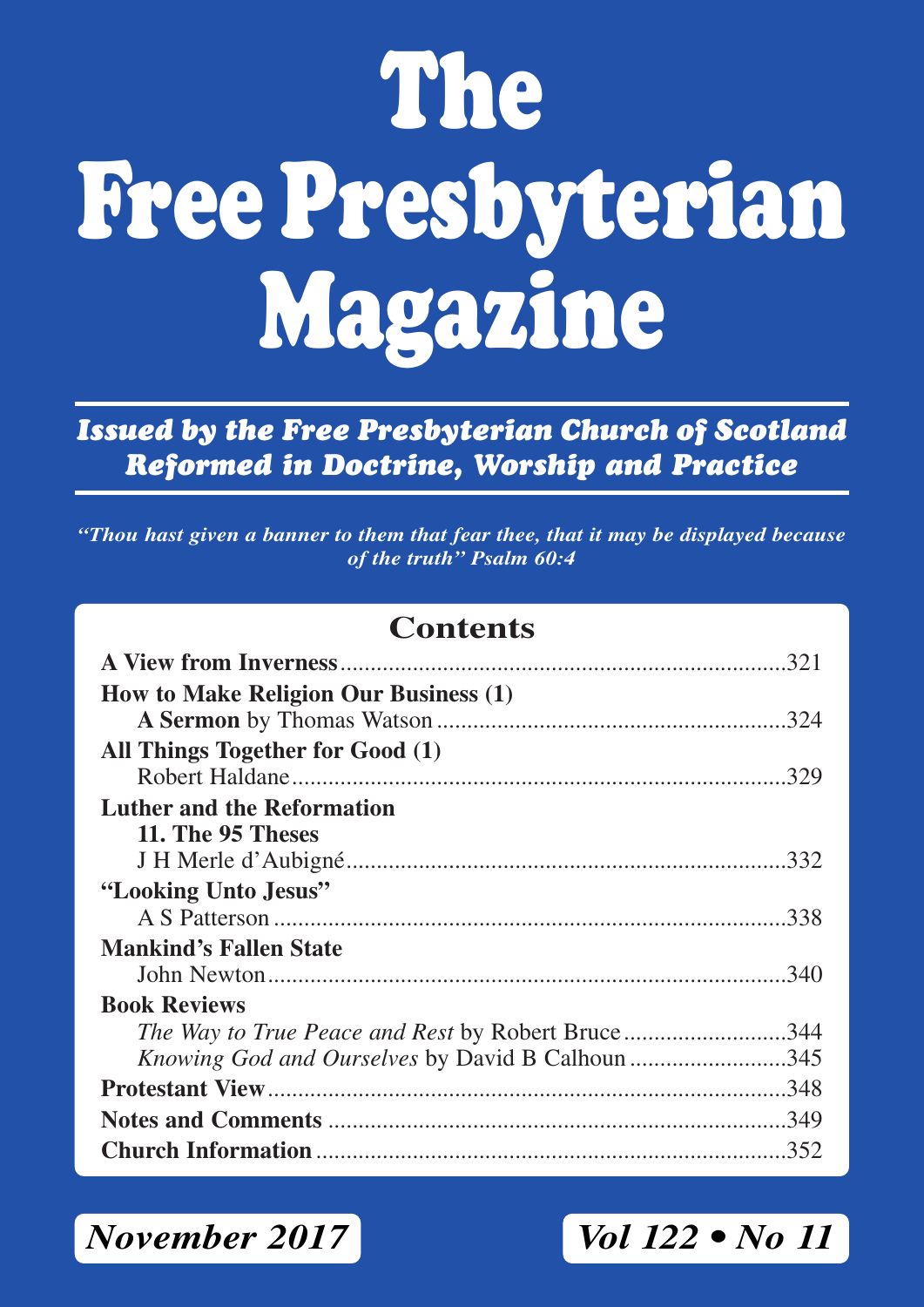### **The Free Presbyterian Church of Scotland**

**Moderator of Synod:** Rev J MacLeod MA, 6 Church Ave, Sidcup, Kent, DA14 6BU; tel: 0208 309 1623.

**Clerk of Synod:** Rev K M Watkins BA, 252 Briercliffe Road, Burnley, BB10 2DQ; tel: 01282 835800; e-mail: kmwatkins@ fpchurch.org.uk.

**Assistant Clerk:** Rev J R Tallach MB ChB, 2 Fleming Place, Stornoway, HS1 2NH; tel: 01851 702501.

**General Treasurer:** Mr W Campbell, 133 Woodlands Road, Glasgow, G3 6LE; tel: 0141 332 9283, fax 0141 332 4271, e-mail: wc.fpchurch@btconnect.com.

**Law Agents:** Brodies LLP, 15 Atholl Crescent, Edinburgh, EH3 8AH; tel: 0131 228 3777.

#### **Clerks to Presbyteries:**

**Northern:** Rev D W B Somerset BSc DPhil, 18 Carlton Place, Aberdeen, AB15 4BQ; tel: 01224 645250.

**Southern:** Rev R MacLeod BA, 4 Laurel Park Close, Glasgow, G13 1RD; tel: 0141 954 3759.

**Western:** Rev D A Ross, F P Manse, Laide, IV22 2NB; tel: 01445 731340.

**Outer lsles:** Rev A W MacColl MA PhD, F P Manse, Swainbost, Isle of Lewis, HS2 0TA; tel: 01851 810228.

**Asia Pacific:** Rev G B Macdonald BSc, 60 Hamilton St, Riverstone, NSW 2765; tel. 02 9627 3408.

**Zimbabwe**: Rev S Khumalo, Stand No 56004, Mazwi Road, Lobengula, PO Magwegwe, Bulawayo; tel: 00263 9407131.

**Zimbabwe Mission Office:** 9 Robertson Street, Parkview, Bulawayo; tel: 002639 62636, fax: 002639 61902, e-mail: fpchurchheadoffice@gmail.com.

#### **Residential Care Homes:**

Ballifeary House, 14 Ness Walk, Inverness, IV3 5SQ; tel: 01463 234679.

Leverburgh Residential Care Home, Ferry Road, Leverburgh, Isle of Harris, HS5 3UA; tel: 01859 520296.

**Website of the Free Presbyterian Church of Scotland:** www.fpchurch.org.uk.

### **The Free Presbyterian Magazine**

Published by The Free Presbyterian Church of Scotland (Scottish Charity Number SC003545). Subscriptions and changes of address to be sent to the General Treasurer, Mr W Campbell, 133 Woodlands Road, Glasgow, G3 6LE; tel: 0141 332 9283. The subscription year begins in January. Prices are on back cover. One month's notice is required for change of address. Queries about delivery of the magazines should be sent to the General Treasurer, not the printer.

**Editor:** Rev K D Macleod BSc, 11 Auldcastle Road, Inverness, IV2 3PZ. Tel: 01463 712872; e-mail: kdmacleod@gmail .com. Unsigned articles are by the Editor.

**Editorial Board:** The Editor, Rev A W MacColl, Mr K H Munro, Rev D W B Somerset.

**Deadline for sending material to the Editor:** The beginning of the month previous to publication.

**The Gaelic Supplement** (quarterly): Editor: Rev A W MacColl MA PhD, F P Manse, Swainbost, Isle of Lewis, HS2 0TA. Available free on request.

**Youth Magazine:** *The Young People's Magazine*. Editor: Rev K D Macleod BSc.

### **Communions**

**January:** *First Sabbath:* Nkayi; *Fourth:* Auckland, Inverness, New Canaan.

**February:** *Second Sabbath:* Dingwall; *Third:* Stornoway; Wellington; *Fourth:* Larne, North Uist, Zenka.

- **March:** *First Sabbath:* Sydney; *Second:* Ness, Portree, Tarbert; *Third:* Halkirk, Kyle of Lochalsh; *Fourth:* Barnoldswick; Ingwenya, North Tolsta.
- **April:** *First Sabbath:* Laide; *Second:* Leverburgh, Maware, Staffin; *Third:* Gisborne; *Fourth***:** Glasgow; *Fifth:* Aberdeen, London, Mbuma.

**May:** *First Sabbath:* Grafton; *Second:* Achmore, Chesley, Donsa; *Third:* Edinburgh, Kinlochbervie; *Fourth***:** Chiedza.

**June:** *First Sabbath:* Perth, Shieldaig; *Second:* Nkayi, Santa Fe; *Third:* Lochcarron, Uig; *Fourth:* Bulawayo, Gairloch, Inverness.

**July:** *First Sabbath:* Beauly; *Second:* Bonar Bridge, Staffin; *Third:* Applecross, Fort William; *Fourth:* Auckland, Struan; *Fifth***:** Cameron.

**August:** *First Sabbath:* Dingwall; *Second:* New Canaan, Somakantana; *Third:* Laide; *Fourth:* Farr, Stornoway, Vatten, Zenka.

**September:** *First Sabbath:* Chesley, Sydney, Ullapool; *Second:* Halkirk, Munaka, Portree; *Third:* Tarbert; *Fourth:* Aberdeen, Barnoldswick, Ingwenya, North Uist.

**October:** *First Sabbath:* Dornoch, Grafton, Lochcarron, North Tolsta; *Second:* Gairloch, Ness; *Third:* London; *Fourth:* Edinburgh, Gisborne, Uig; *Fifth***:** Mbuma.

**November:** *First Sabbath:* Leverburgh; *Second:* Glasgow; *Third:* Chiedza, Singapore.

**December:** *Third Sabbath*: Bulawayo, Santa Fe, Tauranga.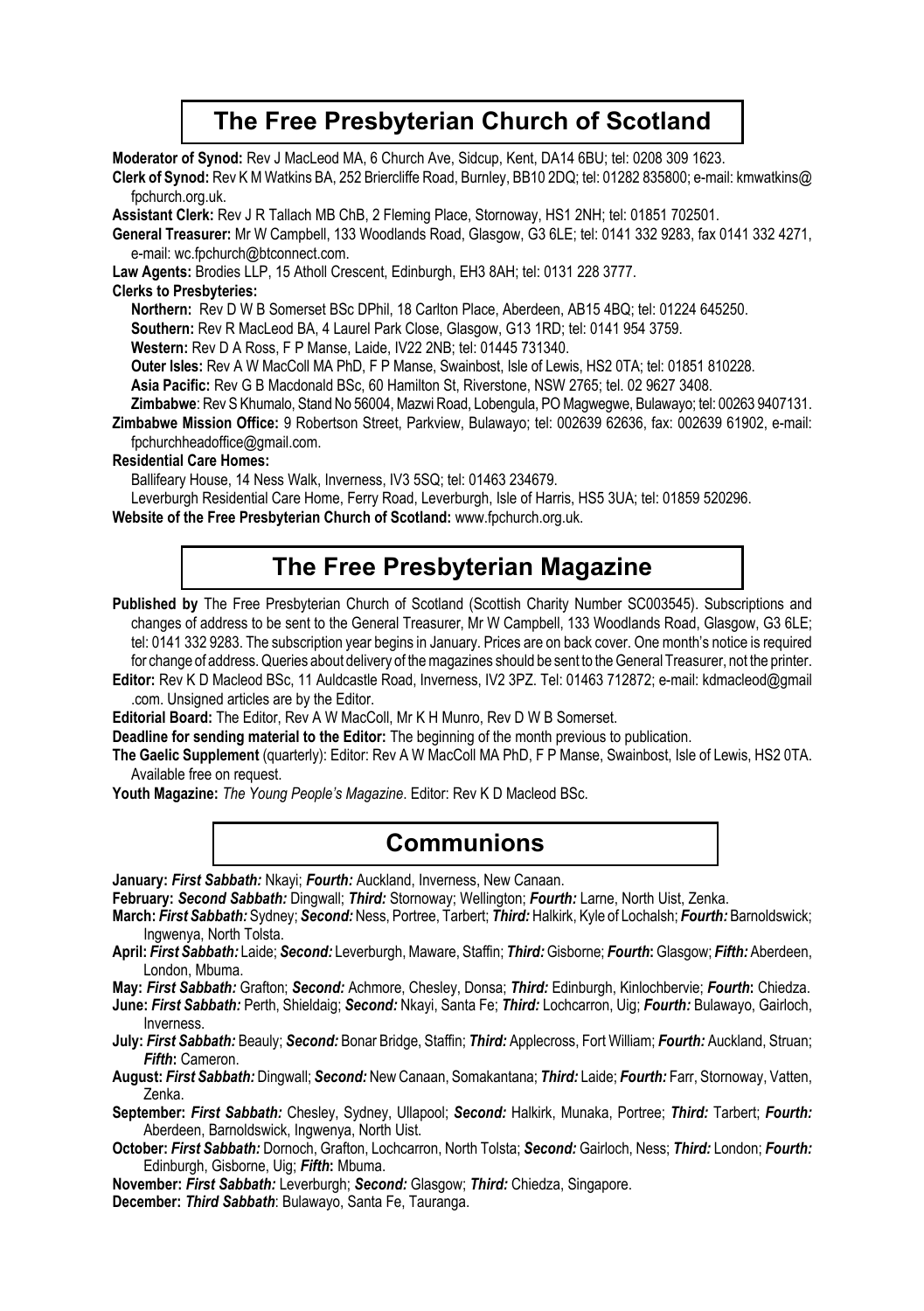## **The**

## **Free Presbyterian Magazine**

Volume 122 November 2017 Number 11

## **A View from Inverness**

 $G_{\text{N}}$  Then I look upon the misery and calamity of this nation, I almost lose hope. Your subjects have fallen into such hardness of heart that nothing pleases them but such things as displease God, and what pleases Him displeases them. I ask you, what is it that renders habitual practice almost impossible to change? What is it that constant usage does not harden?"<sup>1</sup> So spoke Robert Bruce (c1554-1631) from his pulpit in St Giles', Edinburgh, particularly addressing King James VI (James I of England), who was present.

If Bruce had the opportunity to speak in an Edinburgh pulpit today, he could speak in much the same terms or, for that matter, in any Scottish city – Inverness included. Here there are people who go to church, but they are presumably a very distinct minority, and the scriptural quality of the preaching in many of the city churches is a big question. And when a recent survey has found that fewer than half of people in the UK identify as religious – all this is to state the obvious. People today are very much hardened against God, the revelation He has given and, particularly, His commandments. Accordingly it is still true that "nothing pleases them but such things as displease God, and what pleases Him displeases them".

Bruce was, for some time, very much in favour with the King, but that did not last and eventually, in 1605, Bruce was ordered to Inverness, from where he would, it was assumed, have no influence on the life of the nation. Inverness was then just a small town with two intersecting streets, and the castle standing over them. Bruce found it difficult to find a place to stay, but he was able to take a service every Sabbath morning and every Wednesday. He also gave an exposition of Scripture, with "public prayers" every other evening of the week. Bruce had to face considerable opposition during the early part of his stay, and on one occasion a bullet fired from a fisherman's cottage missed him by only a few inches.

This period of ministry in Inverness, which lasted till 1613, seems to have borne little fruit. In that year Bruce was permitted to return to his family home near Larbert. But in 1622 Bruce was again exiled to Inverness; his

<sup>1</sup>Bruce, *The Way to True Peace and Rest*, Banner of Truth reprint, 2017, pp 38-39.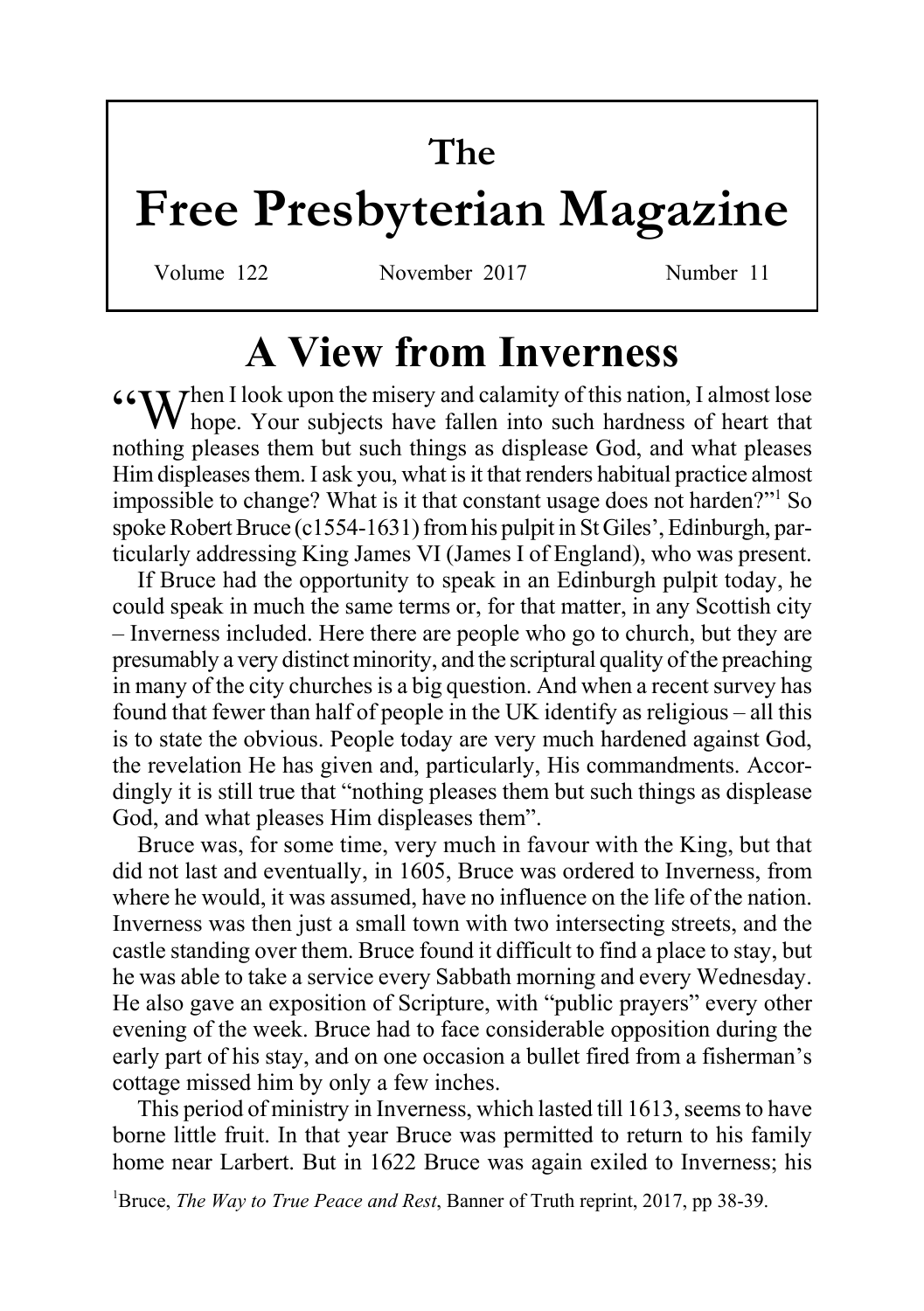time there was to last till after the King's death in 1625. As he was about to mount his horse to ride away to exile, his friends saw that his eyes were lifted up towards heaven for about 15 minutes. When he had mounted his horse and he began to move forward, a friend asked, "What was it you did when you fell into that muse?" Bruce replied, "I was receiving my commission from my Master to go to Inverness, and He gave it me Himself, before I set my foot in the stirrup, and thither I go to sow a seed in Inverness that shall not be rooted out for many ages".<sup>2</sup>

Again Bruce faced opposition in Inverness. One Sabbath, a minister visiting Inverness was highly offended by a remark Bruce made in preaching, presumably quite unconscious of the identity of this particular hearer. The result was that Bruce was evicted from his lodgings and had to move to the Fortrose district for a time. But crowds of people began to travel from as far as Sutherland to hear the exiled minister preach, and "the Lord blessed his labours to the conversion of many". One Highland drover came under concern of soul and went to Bruce offering him two cows, all he had, if the minister would "agree me and God". At the end of the seventeenth century, John Brand, a minister from Bo'ness on the Firth of Forth, recorded "in his diary how he found the memory of that man of God, Robert Bruce, [still] sweet" in Inverness at the time he visited.

By all accounts, Bruce was a remarkable preacher. "No man since the Apostles' time", said John Livingstone, himself a remarkable minister of the seventeenth century, "spake with such power". But we should not focus overmuch on the man and his gifts, not even on Bruce's natural power of utterance and of personality; we must focus on the source of his power in preaching – on the fact that the Holy Spirit came down powerfully as Bruce proclaimed the good news of salvation for lost, needy sinners. A time of mercy had dawned on a district that desperately needed spiritual blessings.

It is always by divine power that sinners are brought to Christ, whether one at a time or in large numbers under one sermon. When Paul found Lydia and other women by a river outside Philippi, "where prayer was wont to be made", he declared the Word to them, and the Lord opened her heart, so "that she attended unto the things which were spoken of Paul" (Acts 16:14). No matter how eloquently and convincingly, in the absence of divine power, he declared the truth which God had revealed, he would have made no saving impression on Lydia's heart. It was the Holy Spirit, opening her heart and applying the truths declared to her, that brought about a saving change.

So it was with Robert Bruce in Inverness: probably he preached the same <sup>2</sup>The historical information and quotations, apart from the first, come from D C MacNicol, *Robert Bruce*, Banner of Truth reprint, 1961.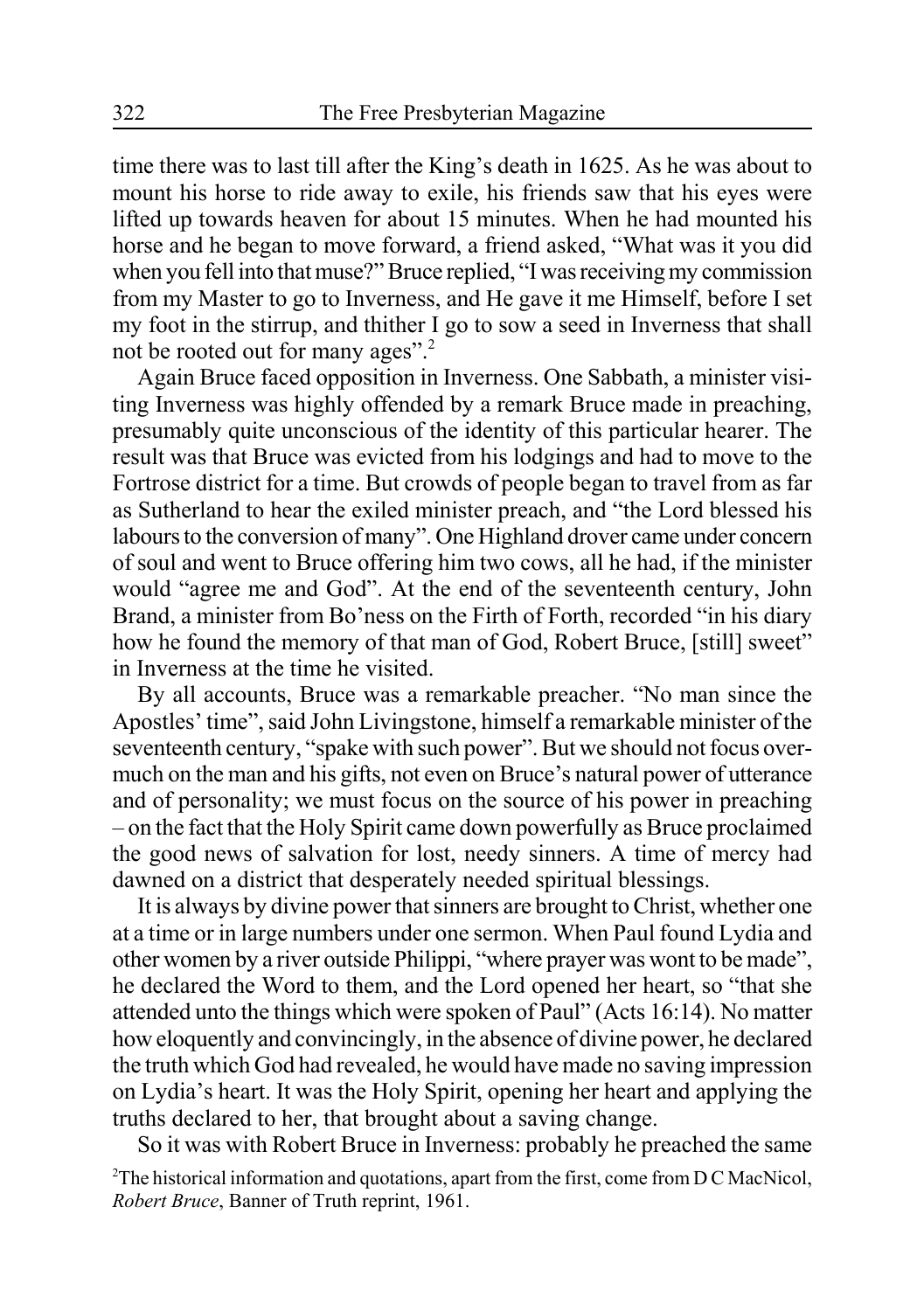truths in the same way, during each of his exiles there. The lack of fruit during his first stay, at least in comparison with the second, is to be put down to the Spirit being withheld; the abundance of fruit during the second, whose effects endured for many years, is to be attributed to the outpouring of the Spirit. The relevance of Paul's words was demonstrated once more: "I have planted, Apollos watered; but God gave the increase" (1 Cor 3:6).

When Bruce was first in Inverness, he would have called sinners to come to Christ, but few came. During his second exile, he continued to call sinners to Christ – he gave the outward call – but this time, the Spirit made the call effective. There was an inward call, for many sinners were made spiritually alive and made able to obey the outward call; this was effectual calling, described thus by the Westminster Divines: "Effectual calling is the work of God's Spirit, whereby, convincing us of our sin and misery, enlightening our minds in the knowledge of Christ, and renewing our wills, He doth persuade and enable us to embrace Jesus Christ, freely offered to us in the gospel" (*The Shorter Catechism*, Ans 31). It is this divine power, exerted in connection with the Word of God, that results in sinners being truly convinced of sin and believing in Christ for salvation.

As we look at our own age, we should feel it our duty to pray that the Lord Himself would send out preachers of the gospel in large numbers and direct them to places where He would bless them. Our prayer should be, not only for a degree of blessing, but for large-scale blessing, so that multitudes of sinners would be turned from their state of rebellion in the kingdom of darkness. Or, to borrow the drover's idea: that God and sinners would be reconciled. That will not take place, of course, by some kind of magical power on the part of a minister, but when the power of the Spirit accompanies his preaching, or his conversation.

Bruce almost lost hope when he considered the spiritual hardness of the Scottish people; so might we today. But God is able, now as in Bruce's time, to change hard hearts, bringing sinners to Himself in faith and repentance. Then what pleases them will please God also , and what displeases Him will displease them. May that happen on a large scale in our time, in Inverness and throughout the world through the almighty, irresistible power of God, with whom nothing is impossible!

Robert Bruce did indeed sow a seed in Inverness which, by God's grace, has not yet been rooted out. God is able to preserve that seed in this city and wherever else God's servants have sown such seeds. And He is able to bless the sowing of such seeds, even today, in many other places, so that they will not be rooted out for many ages. There is absolutely no reason to lose hope, however rebellious against God's commandments sinners today may be.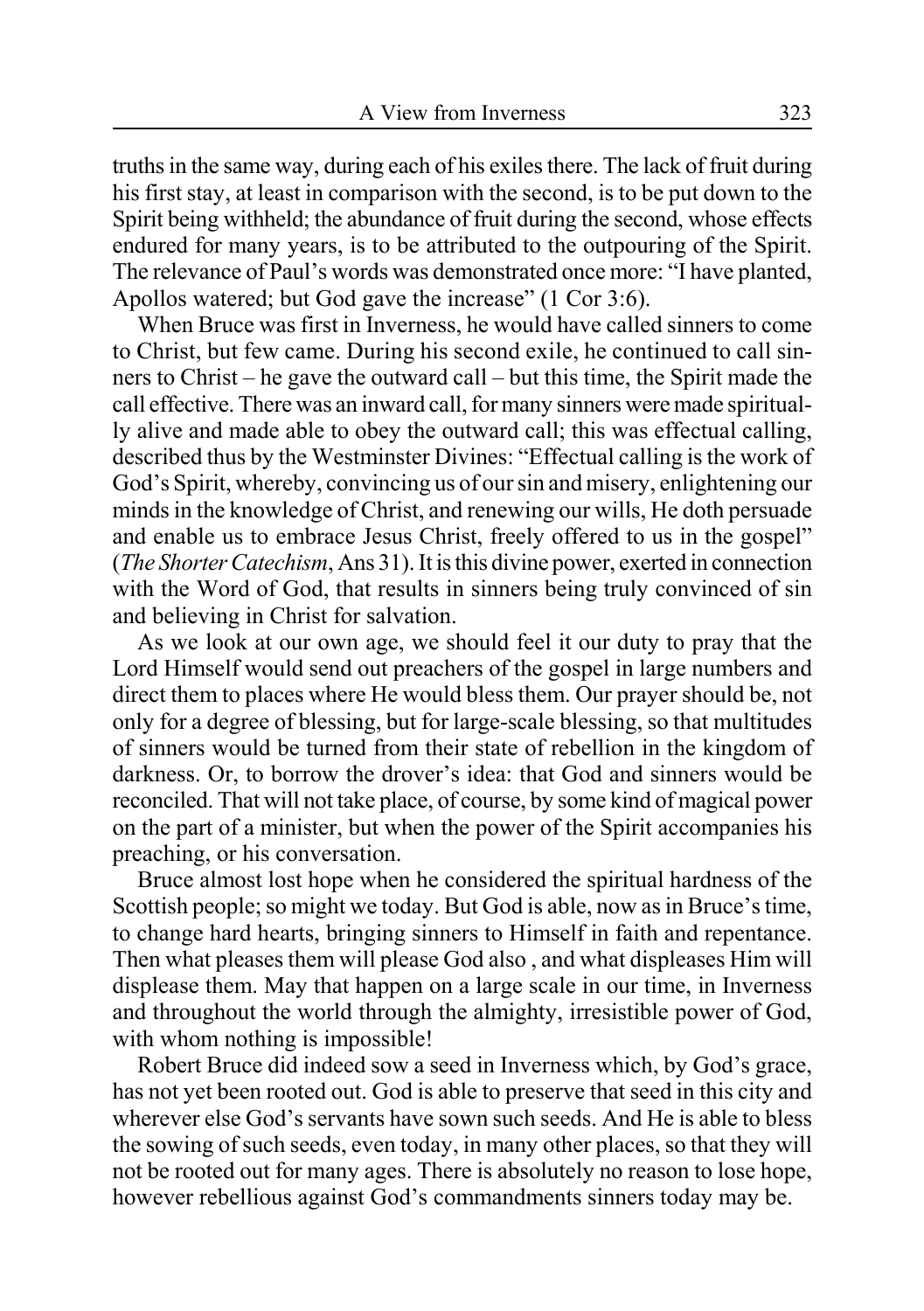## **How to Make Religion Our Business (1)1**

**A Sermon by** *Thomas Watson*

Luke 2:49. *Wist ye not that I must be about My Father's business?* These are the words of the Lord Jesus, whose lips dropped as a honey- $\perp$  comb. The occasion was this: Christ, who had the Spirit of wisdom and holiness poured on Him without measure, went to the temple when but 12 years old, and began to dispute with the doctors [that is, teachers] (v 46). Where should learning blossom out but on that tree which did bear several sorts of fruit? Who could better interpret secrets than He who lay in His Father's bosom? (Col 2:9). "All that heard Him were astonished at His understanding" (Lk 2:47). In the Greek it is "they were out of themselves" with admiration. Well might they admire – that He who had never been at university should be able to silence the great rabbis: "How knoweth this man letters, having never learned?" (Jn 7:15).

While they were wondering, His mother, who had now come to seek Him, propounded this question, "Son, why hast Thou thus dealt with us?" (Lk 2:48) – that is, Why hast Thou put us to all this labour in seeking Thee? In the words of the text, Christ makes a rational and religious reply: "Wist ye not that I must be about My Father's business?" In the Greek it is, "in the things of My Father" – as if Christ had said, I must be doing the work which My Father in heaven has set Me about; this is why I received My mission and unction: that I might do the will "of Him that sent Me" (Jn 9:4). Why am I in the world but to promote His glory, propagate His truth, and be as a lodestar<sup>2</sup> to draw souls to heaven? Did you not know that I must be about My Father's business?

From this example of the blessed Saviour making His Father's work His business, we learn the great truth: *It is the duty of every Christian to make religion his business*.

Religion is not a thing by the by, proper only for spare hours, but it must be the great business of our lives. Paul made it so: his great care was to know Christ and to be found in Christ (Phil 3:9,10). How abundantly did he lay himself out for God! "I laboured more abundantly than they all . . . " (1 Cor 15:10). Paul moved heavenward, not slowly as the sun on the dial, but as the sun in its hemisphere, with a winged swiftness. He made religion his business.

To illustrate and unfold this, there are three questions to be resolved:

<sup>1</sup>Taken, with editing, from *The Morning Exercise at Cripplegate*, vol 1. Watson (c1620-1686) was a noted Puritan minister.

<sup>2</sup>A star used in the navigation of a ship, especially the pole star.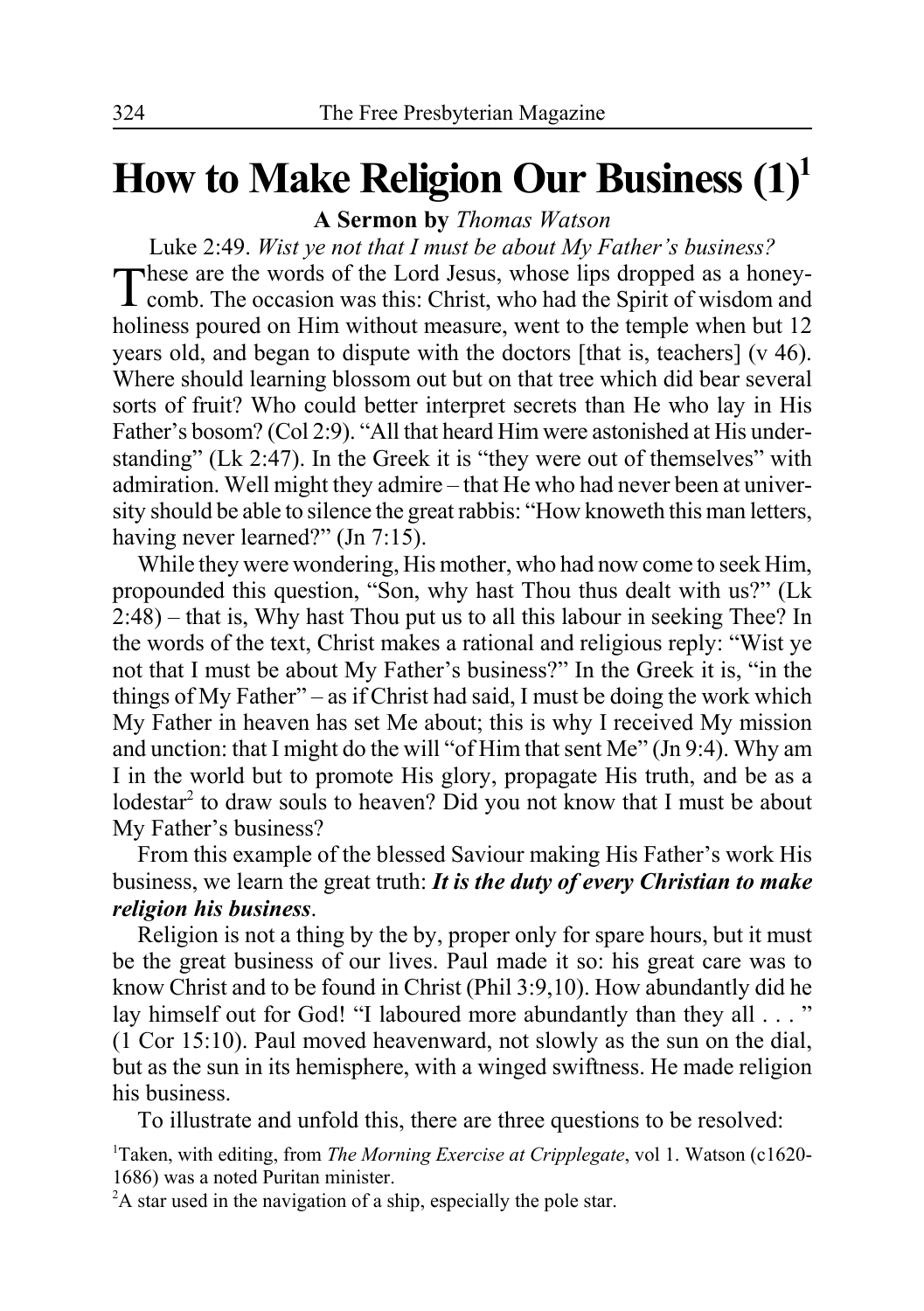1. What is meant by *religion*? 2. Why must we make religion our business? 3. What it is to make religion our business?

*Question 1.* What is meant by *religion*? I answer, sin has loosened us from God, but when religion comes into the heart, it fastens the heart to God again, as the members are knit to the head by several nerves and ligaments. Religion is the spiritual ligament that knits us to God. The Greek word for *religion* signifies "a right worshipping". This is religion, when we not only worship the true God, but in that manner which He has prescribed – by a right rule, from a right principle, to a right end.

*Question 2*. Why must we make religion our business? Because religion is a matter of the highest nature; while we are serving God, we are doing angels' work. The business of religion infinitely outweighs all things besides. Pleasure, profit, honour (the trinity which the world adores) are all inferior and must give way to religion. The fear of God is said to be "the whole duty of man" (Ecc 12:13) or, as it is in Hebrew, "the whole of man". Other things may delight, religion satisfies; other things may make us wise to admiration, religion makes us "wise unto salvation" (2 Tim 3:15).

*Question 3*. What is it to make religion our business? It consists principally in these seven things:

1. We make religion our business *when we wholly devote ourselves to religion*. "Stablish Thy word unto Thy servant, who is devoted to Thy fear" (Ps 119:38), as a scholar who devotes himself to his studies makes learning his business. A godly man may sometimes, through rashness and thoughtlessness, run himself upon what is evil. There is no one so bad but he may do some good actions; and there is no one so good but he may do some bad actions. But if the course and tenor of a godly man's life is religious; when he *deviates* to sin, he yet *devotes* himself to God.

Christians are like a company of mariners at sea: they are bound for some coast. While they are sailing, they may meet with a crosswind that may turn them back and drive them in a quite contrary way; but as soon as the storm is over and the sea calm, they recover themselves and get into the right way where they were sailing before. So it is with a Christian: heaven is the haven he is bound for, Scripture is the compass he sails by; yet when a contrary wind of temptation blows, he may be driven back into a sinful action. But he recovers himself by repentance, and sails on consistently to the heavenly port. This is to make religion our business, when, notwithstanding some departures through human frailty, we are devoted to God's fear and dedicate our entire existence to God.

2. We make religion our business *when we pay chief attention to the business of religion*; it gains the pre-eminence. "Seek ye first the kingdom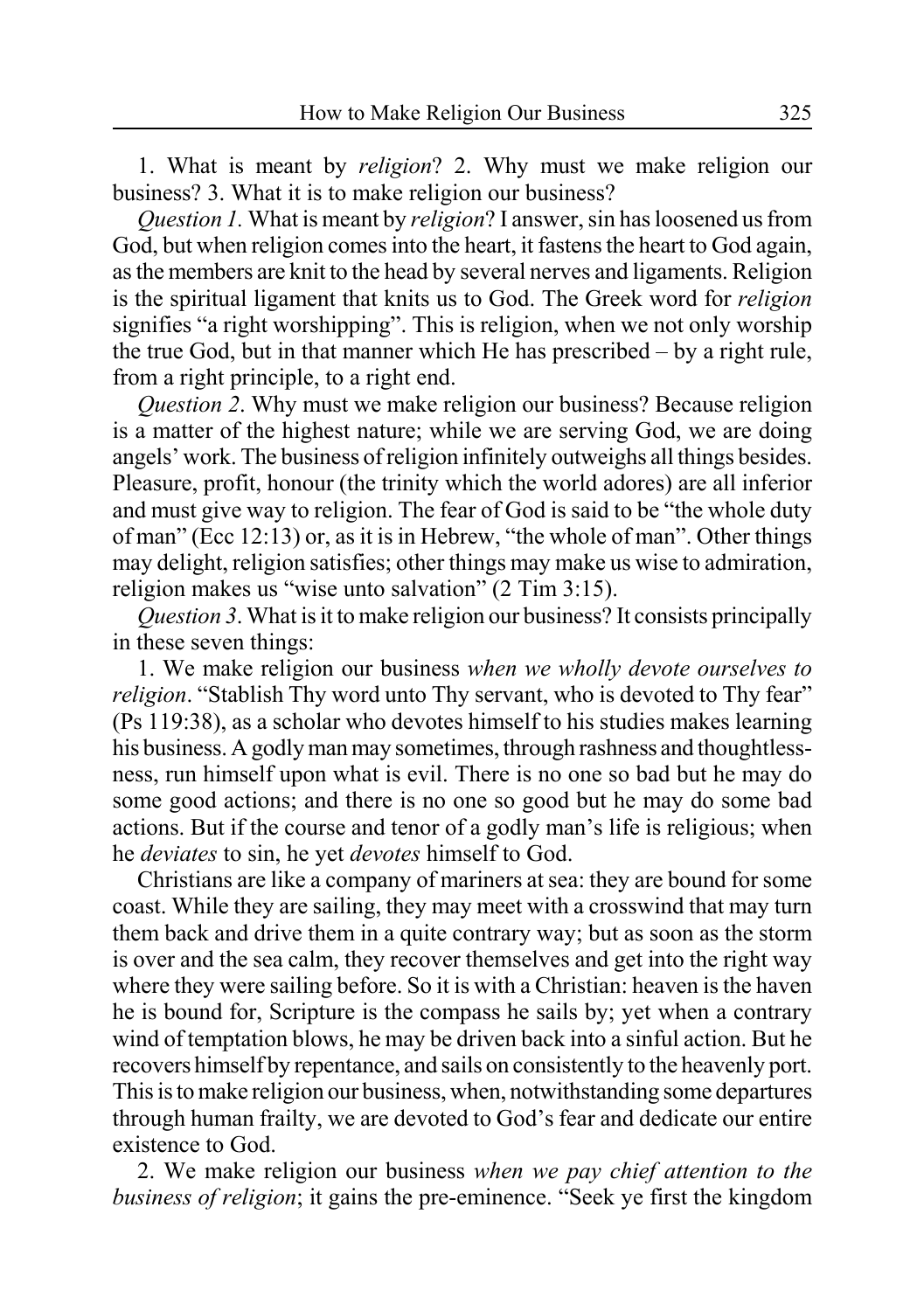of God" (Mt 6:33) – first in *time*, before all things; and first in *affection*, above all things. We must give religion the precedence, making all other things subordinate to it. We are to provide for our families, but chiefly for our souls: this is to make religion our business. Jacob put the cattle first, and made his wives and children follow (Gen 32:16). It is unworthy to make religion come in the rear: it must lead and all other things must submit to it. He never had religion in his heart who says to any worldly thing, In the throne thou shalt be greater.

3. We make religion our business *when our thoughts are about religion*. While others are thinking how they shall get a living, our thoughts are about what we shall do to be saved. David said, "While I was musing the fire burned" (Ps 39:3). Thoughts are as passengers in the soul; when we travel every day to the city of God and are contemplating glory and eternity, this is to make religion our business. Theophylact<sup>3</sup> calls holy contemplation "the gate and portal by which we enter into heaven". A Christian is, by divine soliloquies and cries, in heaven before his time; he is carried up to paradise; his own thoughts are all packed up and gone.

4. We make religion our business *when our main end is to serve God*. He is said to make the world his business whose great design is to get the world. Paul's ultimate end was that Christ might be magnified and the Church edified (Phil 1:20, 2 Cor 12:19). Our aims must be good, as well as our actions. Many make use of religion for sinister ends; like the eagle, while she flies aloft, her eye is on her prey. Hypocrites serve God on account of something else, the temple for the gold (Mt 23:17); they court the gospel, not for its beauty, but for its jewels. These do not make religion their business, but a prudent artifice to get money. But then we make religion our business when the glory of God is mainly in our eye, and the very intention of our life is to live to Him who has died for us (2 Cor 5:15). God is the centre, and all the lines of our actions must be drawn to this centre.

5. We make religion our business *when we trade with God every day*. "Our conversation is in heaven" (Phil 3:20). The Greek word for *conversation* signifies "commerce", so our merchandise is in heaven. A man may live in one place and carry out his trade in another; a saint, though he lives in the world, yet he trades above the moon; he is a merchant for the pearl of great price. This is to make religion our business. When we keep holy intercourse with God, there is trade between us and heaven; "our fellowship is with the Father, and with His Son Jesus Christ" (1 John 1:3). God comes down to us upon the wing of His Spirit, and we go up to Him upon the wing of prayer.

6. We make religion our business *when we redeem time from secular* <sup>3</sup>A Bible commentator in Constantinople (modern Istanbul) and in Bulgaria.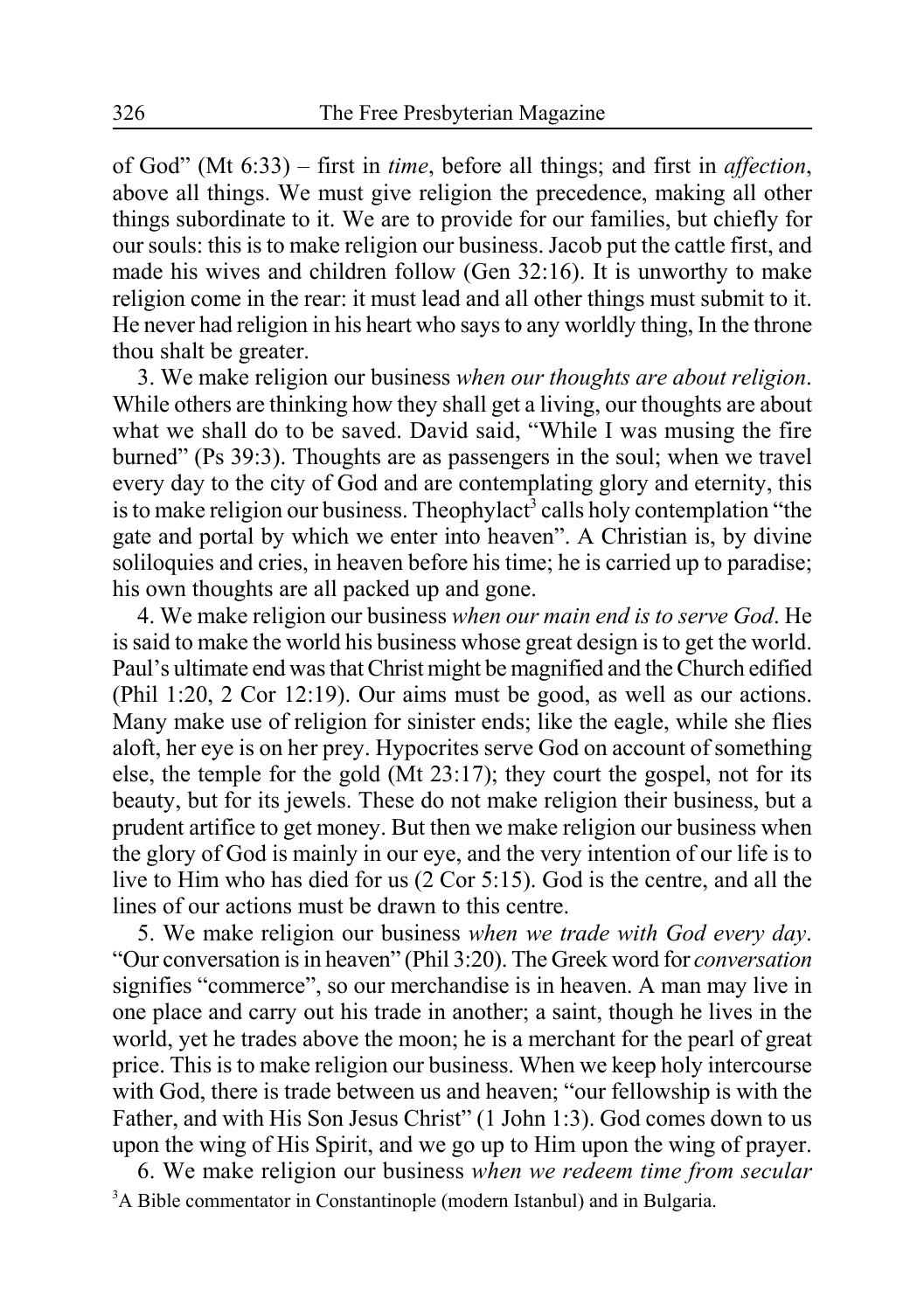*things for the service of God*. A good Christian is the greatest monopoliser: he hoards up all the time he can for religion. "At midnight I will rise to give thanks unto Thee" (Ps 119:62). Those are the best hours which are spent with God; and David, having tasted how sweet the Lord was, would borrow some time from his sleep that he might take a turn in heaven. It well becomes Christians to take time from worldly occasions, sinful dressing, idle visits, so that they may be the more intent on the matters of religion.

I have read of a holy man who, when tempted to sin by his former evil companions, answered, "I am so busy reading in a little book with three leaves, that I have no leisure so much as to mind my other business". He was asked afterwards if he had read over the book and replied, "This book with three leaves is of three separate colours: red, white and black, which contain such deep mysteries that I have resolved with myself to read therein all the days of my life. In the first leaf, which is red, I meditate on the precious blood of Christ, which was shed for my sins; in the white leaf I meditate on the pure and delightful joys of heaven; in the black leaf, I contemplate the hideous and dreadful torments of hell, prepared for the wicked to all eternity."

This is to make religion our business: when we are so taken up with it that we have scarcely any leisure for other things. Christian, you have a God to serve and a soul to save; and if you have anything of religion in you, you will take heed of the thieves of time, and will engross all opportunities for the best things. How far are they from Christianity who jostle out holy duties! Instead of borrowing time from the world for prayer, they steal time from prayer that they may follow the world.

7. We make religion our business *when we serve God with all our might*. Our strength and spirits are drawn forth about religion: we seek, sweat, strive, bestir ourselves, as in a matter of life and death, and put forth not only diligence but violence. "David danced before the Lord with all his might" (2 Sam 6:14). This is to make religion our business: when we shake off sloth and put on zeal as a garment. We must not only pray, but pray fervently (Jas 5:16); we must not only repent, but "be zealous . . . and repent" (Rev 3:19); we must not only love but be "sick of love" (Song 2:5).

This is to be a Christian indeed: when we put forth all our vigour and fervour in religion and take the kingdom of God as it were by storm (Mt 11:12). It is not a faint wish that will bring us to heaven; there must not only be wishing but working; and we must so work as those that will be damned if we come short.

#### *Application 1: Information.*

1. Hence learn that *there are but few good Christians*. How few make religion their business! Is he a tradesman if he never worked in the trade? Is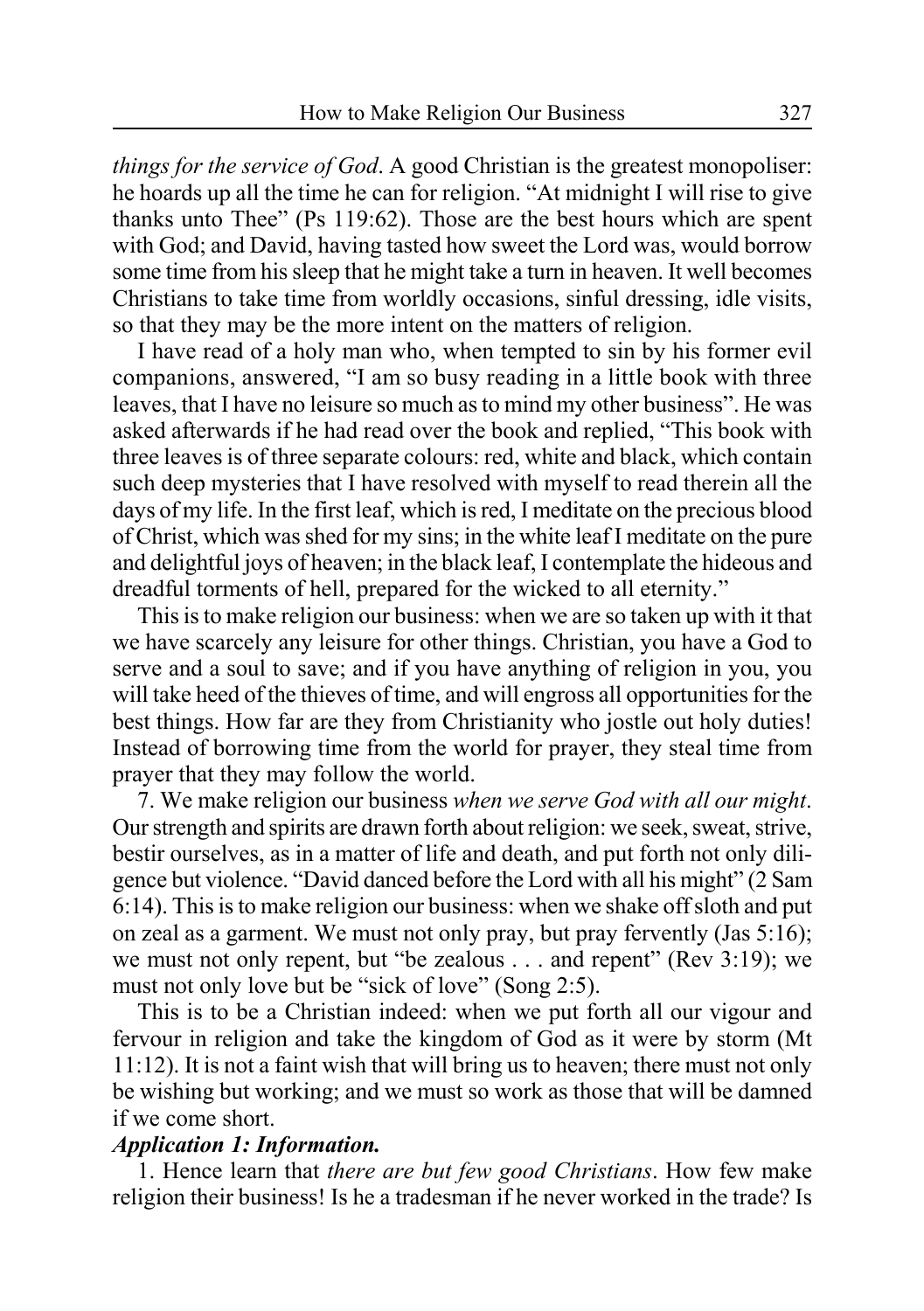he a Christian if he never worked in the trade of godliness? How few make religion their business!

(1.) Some make religion a leisure activity but not their business. They profess to be religious and, if need be, religion shall have their letters of commendation, but they do not make religion their business. Many of Christ's disciples, who said, "Lord, evermore give us this bread," yet soon afterwards basely deserted Christ and would follow Him no longer. "From that time many of His disciples went back, and walked no more with Him" (Jn 6:34,66).

(2.) Others make the world their business, "who mind earthly things". (Phil 3:19). Earth puts out a fire; so the love of earthly things puts out the fire of heavenly desires. It was a judgement on Korah and Dathan when "the earth swallowed them up" (Num 16:32). Thus it is with many: the world swallows up their time, thoughts and talk; they are swallowed up alive in the earth. There is a lawful use of these things, but sin is in the excess of them. The bee may suck a little honey from the leaf, but put it in a barrel of honey and it is drowned. How many engulf themselves in created things and drive such a trade in the shop that they quite break in their trading for heaven! The farm and oxen have kept millions from Christ. These do not make religion their business but make the world their business, and what will all be at death but as a dream or fancy? "The people shall labour in the very fire, and the people shall weary themselves for very vanity" (Hab 2:13).

2. Hence see *how hard it is to be saved*. It is not so easy as some assume: religion must be our *business*. It is not enough to have a mere taste of religion, a touch and away; but we must make it our business. How many precepts have we to obey, how many temptations to resist, how many graces to treasure up! Religion is the work of our whole lives, and all little enough! Lord, how hard then it is to be saved! "Where will the . . . sinner appear?" What will become of the fashionable people of our times, who make sin their business, whose whole employment is to indulge and pamper the flesh? "All their care is," as Jerome speaks, "to crisp their hair, to sparkle their diamonds; instead of steeping their souls in briny tears, they bathe themselves in perfumed waters, and ride to hell upon the back of pleasure."

Though true repentance be never too late, yet late repentance is seldom true. Herein delays are dangerous, for the longer we defer it the worse is our case. The further a nail is driven in with the hammer, the harder it is to get out again. The longer a disease is let run, the harder it is to cure. The deeper a tree is rooted, the harder it is to pluck up again. The longer we defer the time of our repentance, the harder it will be to repent; and therefore it is dangerous driving it off to the last cast.

What is a man the better though he have all things, and be without Him which is the author of all things? Arthur Dent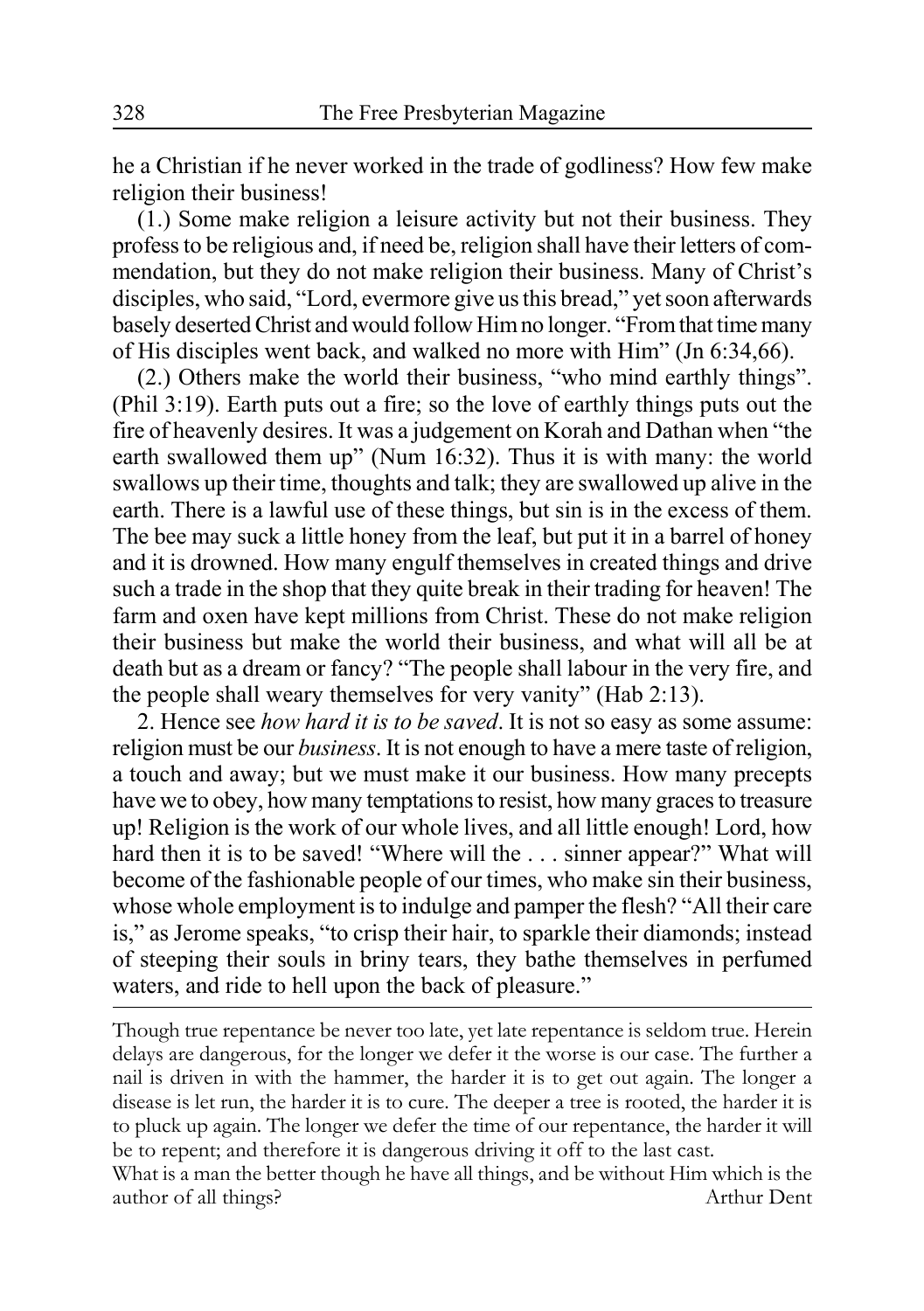## **All Things Together for Good (1)1**

*Robert Haldane*

Romans 8:28. *And we know that all things work together for good to them that love God, to them who are the called according to His purpose.*

Nothing is more necessary for Christians than to be well persuaded of the happiness and privileges of their condition, that they may be able to serve God with cheerfulness and freedom of spirit and pass through the troubles and difficulties of the world. Here then is further consolation: Christians are often in sorrows, sufferings, and trials. Though this is not in itself joyous, but grievous; yet from another point of view it is a matter of joy. Though afflictions in themselves are evil, yet in their effects, as overruled and directed by God, they are useful. Yes, all things, of every kind, that happen to the Christian are overruled by God for his good!

Paul has previously spoken of the various sources of consolation and, in the previous two verses about the Spirit helping our infirmities in relation to those prayers which are heard of God. Now he refutes another objection: If God hears our sighs and groanings, why are we not delivered from our afflictions and troubles? In answer, it is here shown that afflictions are salutary and profitable; so that, even if they are not removed, God changes their natural tendency and makes them work for our good. But in order that no one should hereby be led into carnal security, the Apostle adds that those for whom all things work together for good are such as *love* God and are the *called* according to His purpose. This is not only true in itself, but it is here asserted to be a truth known to believers.

Paul had proposed various considerations; he now says *we know* this is to be added to them. This does not mean that believers know it merely in a speculative manner, but that it is a knowledge which enters into their heart and affections, producing in them confidence in its truth. It is a knowledge of faith which implies certainty and self-application, by which the believer not only knows, but applies, the promises of God and is able to say, This promise is mine; it belongs to me. Otherwise, what advantage would there be in a general knowledge of this fact? Where would its consolation be and where its practical use? "The secret of the Lord is with them that fear Him, and He will show them His covenant." The experience too of the believer brings home to his mind the conviction of this encouraging truth.

The Church of Rome accuses of presumption those who make such an

<sup>1</sup>An edited extract from Haldane's *Exposition of Romans*. Haldane (1764-1842) presented the material in this volume, with tremendous effect, to a group of theological students in Geneva, including Frédéric Monod and J H Merle d'Aubigné.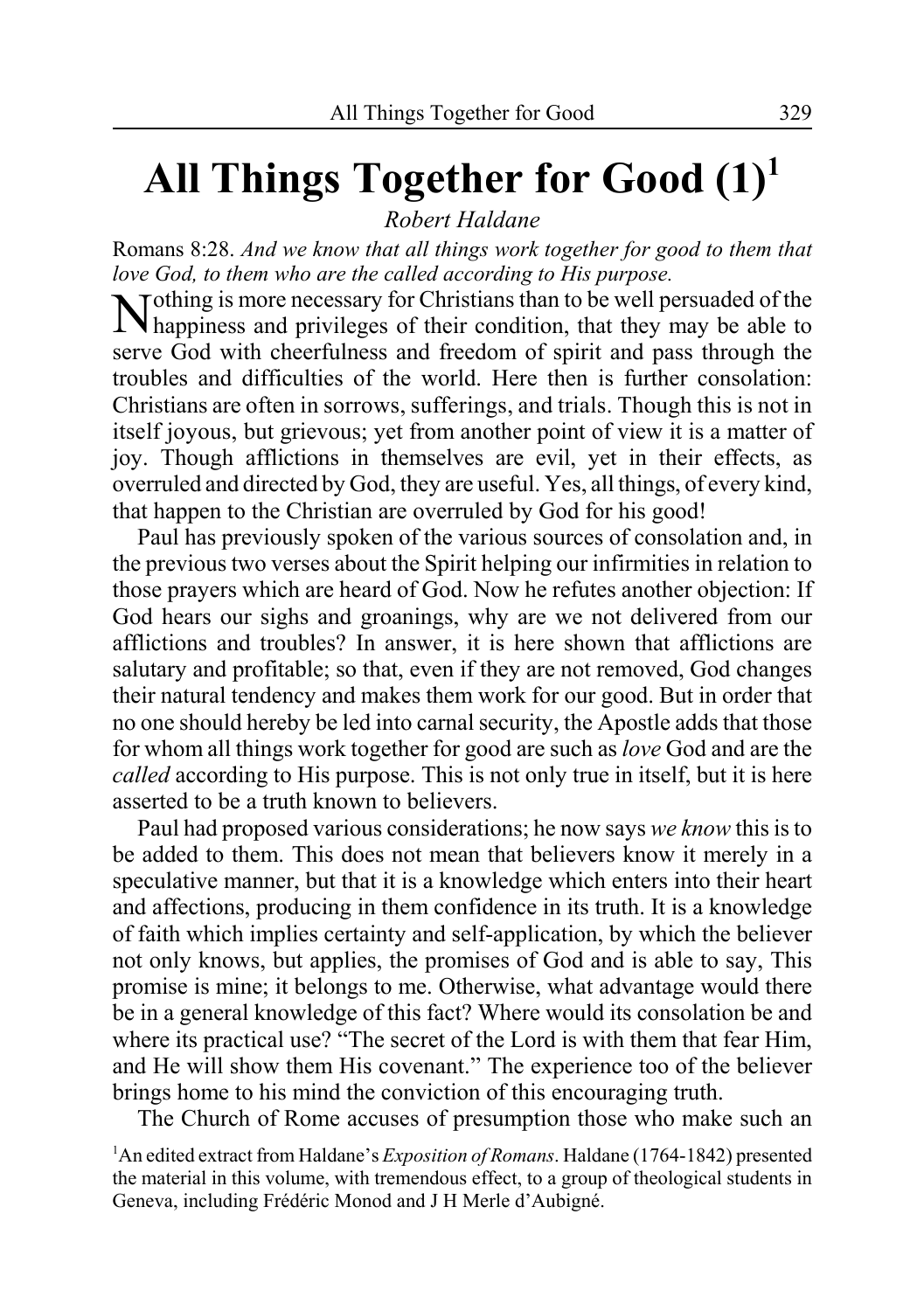application to themselves. They allow that the Christian should believe, in general, the promises of God, but as to a particular self-application of them, he should hold this in doubt and always be uncertain about his own salvation. This is to destroy the nature of those consolations and render them useless. For if, in order to console someone who is afflicted, it is said to him, "All things work together for good to them that love God", he will answer, True, but I must doubt whether this belongs to me. Thus the consolation is made of no effect.

But if this error is not imbibed, and the duty of such appropriation is not denied, why do so many believers experience so little of this consolation in their afflictions? Is it not because they have little of that knowledge of which the Apostle speaks: "We know that all things work together for good to them that love God?" Carnal affections, the love of the world and indulgence of the flesh prevent this consideration from being deeply impressed on their minds; they also darken their understandings, so as to prevent the light of the consolations of God entering their hearts. But in proportion as their hearts are purified from these affections, in the same degree it is confirmed in their minds. The objection that sufferings are not removed should be answered by reminding believers that all things work together for their good.

*All things work together for good to them that love God*. All things, whatever they are – all things indefinitely – are meant here. Many limit the extent of this expression to afflictions, but it is much more consolatory, and consequently more to the Apostle's purpose, if literally all things are included; and in this view it forms the most complete summing up of his subject. He had been pointing out to believers their high privileges as heirs of God, and partakers of glory with Christ. He had said that their sufferings in the present time are not worthy to be compared with that glory. He had suggested various topics to induce them to wait for it with patience and had given them the highest encouragement, from the fact (1) of the working within them of the Spirit of all grace and (2) of the acceptance of that work by God. Is it then more than was to be expected, that he should conclude the whole by saying that all things, without exception, were concurring for their good?

Is it too much to suppose that it must be so to them whom he had addressed as heirs of God and joint heirs with Jesus Christ, who are therefore under the guidance of the Good Shepherd and honoured by the indwelling of the Holy Ghost? Is it more than the Apostle says on another occasion, when he uses the very same expression, *all things*, and, so far from intimating any exception, adds a most comprehensive catalogue? "All things are yours; whether Paul, or Apollos, or Cephas, or the world, or life, or death, or things present, or things to come; all are yours, and ye are Christ's and Christ is God's" (1 Cor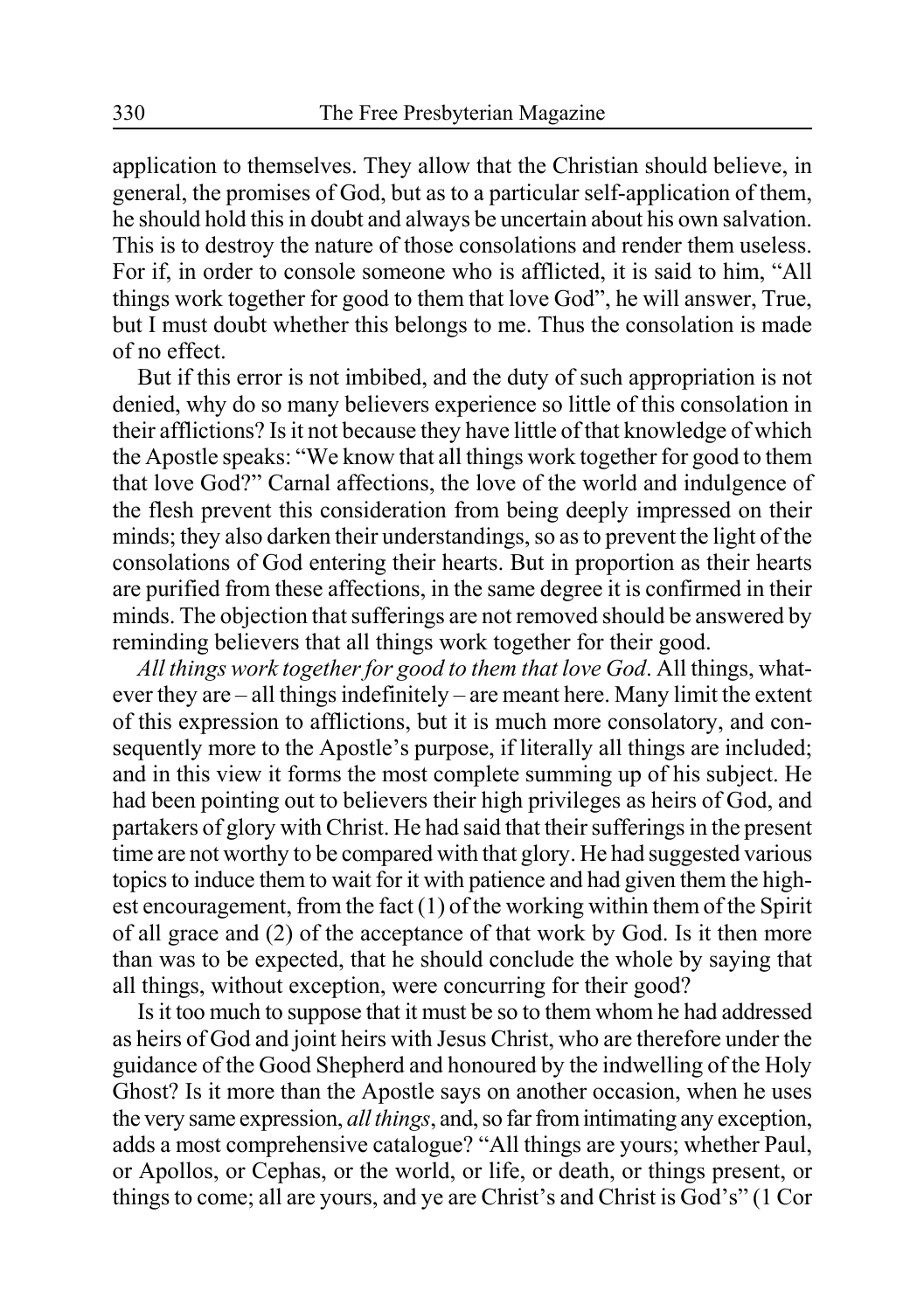3:21-23). And again, "*All things* are for your sakes" (2 Cor 4:15). Finally, ought the expression here to be restricted, when it is impossible to believe that the same expression, *all things*, occurring a few sentences afterwards (v 32), can be restricted?

That *all things work together* for the good of them that love God is a truth affording the highest consolation. These words teach believers that, whatever may be the number and overwhelming character of adverse circumstances, they are all contributing to conduct them into the possession of the inheritance provided for them in heaven. That they thus work for the good of the children of God is manifest from the fact that God governs the world.

The first cause of all is God; second causes are all His creatures, whether angels, good or bad men, animals or the inanimate creation. Second causes move only under His direction; and when God withdraws His hand, they cannot move at all, as it is written, "In Him we live, and move, and have our being". As then God, the first cause, moves all second causes against His enemies, so when He is favourable to us, He employs all of them to work for our good, as it is said, "In that day will I make a covenant for them with the beasts of the field, and with the fowls of heaven, and with the creeping things of the ground; and I will break the bow and the sword and the battle out of the earth, and will make them to lie down safely" (Hos 2:18). So also it is said, "When a man's ways please the Lord, He maketh even his enemies to be at peace with him" (Prov 16:7).

If all things work together for good, there is nothing within the compass of being that is not, in one way or other, advantageous to the children of God. All the attributes of God, all the offices of Christ, all the gifts and graces of the Holy Spirit, combine for their good. The creation of the world; the fall and the redemption of man; all the dispensations of providence, whether encouraging or adverse, all occurrences and events – all things, whatever they be – work for their good. They work together in their efficacy, in their unity, and in their connection. They do not work thus of themselves: it is God that turns all things to the good of His children.

The afflictions of believers contribute to this end in a special manner. "Before I was afflicted I went astray; but now have I kept Thy word." "It is good for me that I have been afflicted, that I might learn Thy statutes." "Tribulation worketh patience." "No chastening for the present seemeth to be joyous, but grievous; nevertheless afterward it yieldeth the peaceable fruit of righteousness unto them which are exercised thereby." And God chastens believers for their profit, that they "might be partakers of His holiness". The Apostle himself was an example of this, when a thorn in his flesh was sent to him to prevent him being exalted above measure. We see how much the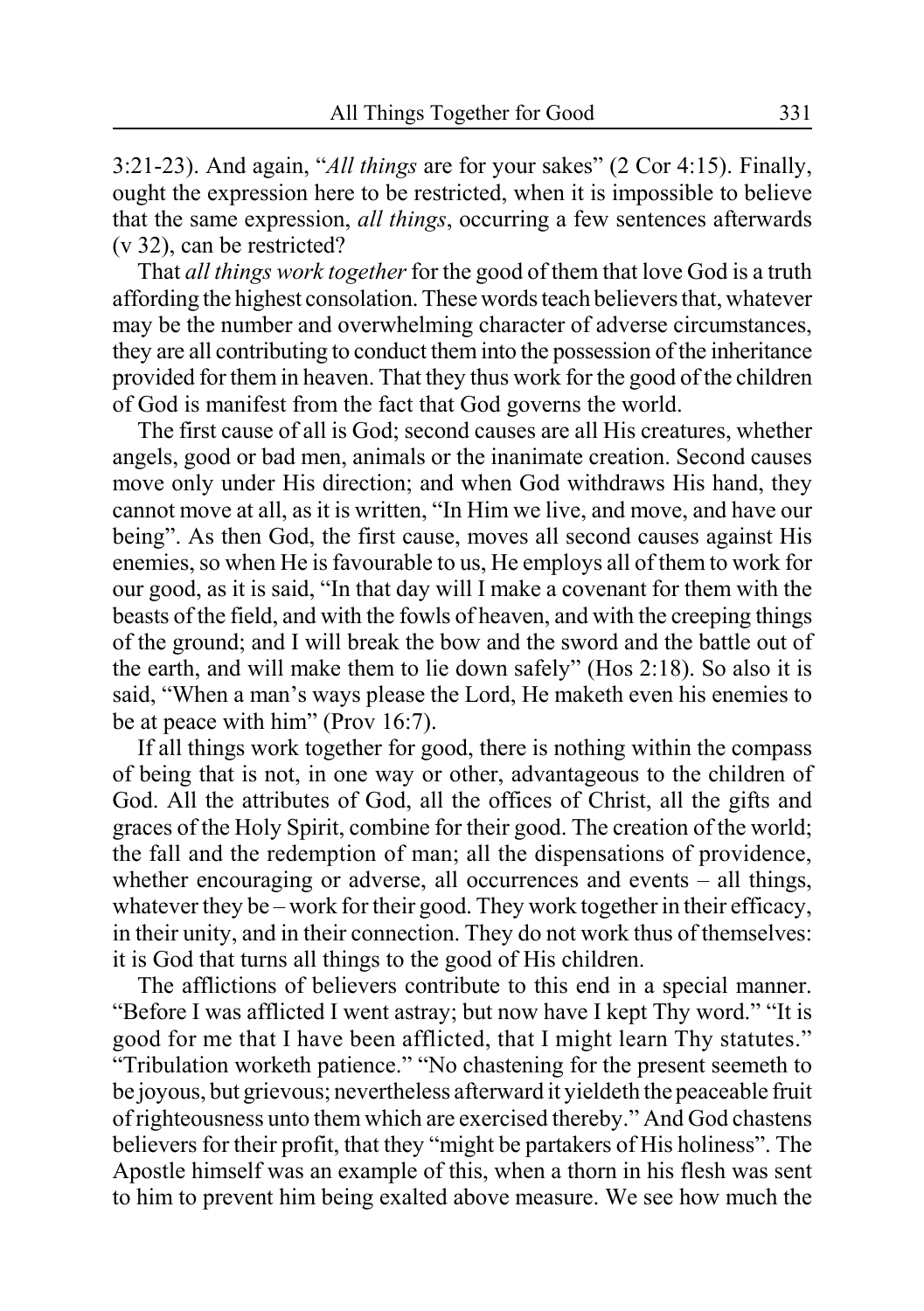sufferings of those spoken of in Hebrews 11 were calculated to detach their affections from this present world, and lead them to seek a better country, even a heavenly. There is often a needs-be for their being in heaviness through manifold temptations.

## **Luther and the Reformation1**

### **11. The 95 Theses**

### *J H Merle d'Aubigné*

Luther's condemnation of the sale of indulgences produced little effect. Tetzel continued his traffic and his unscriptural discourses. As pastor, Luther had earnestly exhorted those who attended his services; as preacher, he had uttered a warning voice from the pulpit. It still remained for him to speak as a theologian; he had yet to address not merely the assembly of worshippers at Wittenberg, but those who were, like himself, teachers of the Word of God. He did not think of attacking the Church or the Pope; on the contrary, it was his respect for the Pope that would not allow him to be silent any longer on the monstrous claims by which the Pontiff was being discredited. He felt he had to take the Pope's part against those impudent men who dared to invoke his name in their scandalous traffic. Far from thinking of a revolution which should overthrow the primacy of Rome, Luther believed he had the Pope and Romanism as his allies against these barefaced monks.

The festival of All Saints was a very important day for Wittenberg and especially for the church the Elector had built there and had filled with relics. On that day the priests used to bring out these relics, ornamented with gold, silver and precious stones, and display them before the people, who were dazzled by such magnificence. Those who visited the church at that festival and made confession obtained a rich indulgence. Accordingly pilgrims then came to Wittenberg in crowds.

At noon on 31 October 1517, the day before the festival, Luther walked boldly towards the church, as a superstitious crowd of pilgrims were making their way there, and posted up on the door 95 theses, or propositions, against the doctrine of indulgences. Neither the Elector, nor Staupitz, nor Spalatin, nor any even of his most intimate friends, knew of his intentions. Luther declared, in a kind of preface, that he wrote these theses desiring to set the

1 This is a further abridged extract from d'Aubigné's *The History of the Reformation in the Sixteenth Century*, vol 1. Last month's article focused on Tetzel's sale, especially near Wittenberg, of indulgences to fund the building of St Peter's in Rome – and also on Luther's reaction to the sale.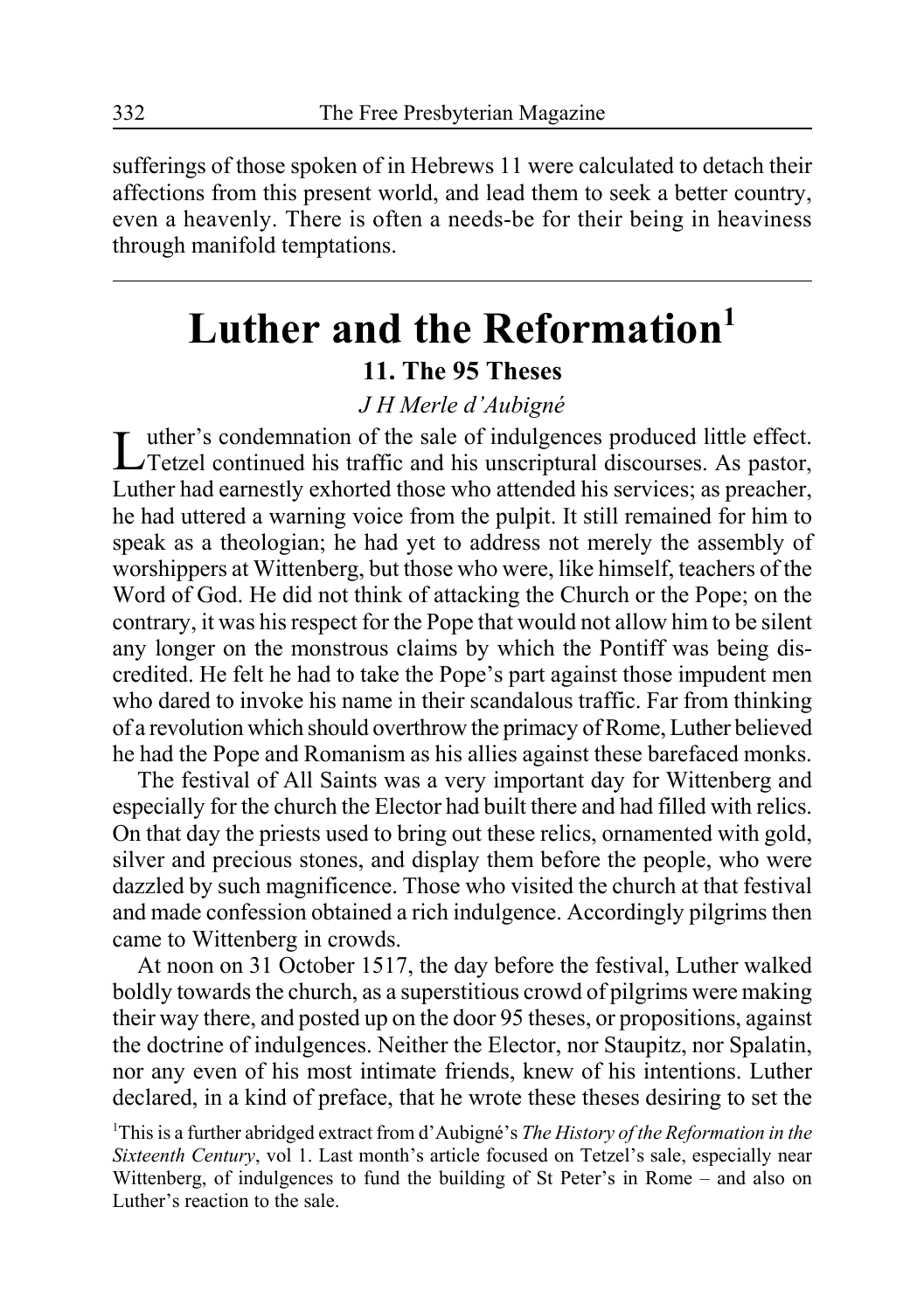truth in the full light of day. He declared himself ready the next day to defend them in the university against all opponents. They excited great attention and, before long, the pilgrims, the university, and the whole city were in commotion. We give some of these propositions:

2. "This word [repent] cannot be understood of the sacrament of penance (that is, confession and satisfaction) as administered by the priest."

3. "Still the Lord does not mean to speak in this place solely of internal repentance; internal repentance is null if it does not produce externally every kind of mortification of the flesh."

4. "Repentance and sorrow – that is, true penance – endure as long as a man is displeased with himself: that is, until he passes from this life into eternity."

5. "The Pope is unable, and does not desire, to remit any other penalty than that which he has imposed of his own good pleasure, or conformably to the canons – that is, the papal ordinances."

6. "The Pope cannot remit any condemnation, but only declare and confirm the remission of God, except in the cases that refer to himself. If he does otherwise, the condemnation remains entirely the same."

27. "They preach mere human follies who maintain that, as soon as the money rattles in the strong box, the soul flies out of purgatory."

28. "This is certain: that as soon as the money tinkles, avarice and love of gain arrive, increase and multiply. But the support and prayers of the Church depend solely on God's will and good pleasure."

32. "Those who fancy themselves sure of salvation by indulgences will go to perdition along with those who teach them so."

35. "They are teachers of antichristian doctrines who pretend that to deliver a soul from purgatory, or to buy an indulgence, there is no need of either sorrow or repentance."

36. "Every Christian who truly repents of his sins, enjoys entire remission both of the penalty and of the guilt, without any need of indulgences."

37. "Every true Christian, whether dead or alive, participates in all the blessings of Christ or of the Church, by God's gift, and without a letter of indulgence."

43. "We should teach Christians that he who gives to the poor, or lends to the needy, does better than he who purchases an indulgence."

44. "For the work of charity increases charity, and renders a man more pious; whereas the indulgence does not make him better, but only renders him more self-confident, and more secure from punishment."

50. "We should teach Christians that, if the Pope knew of the extortions of the preachers of indulgences, he would rather the mother-church of St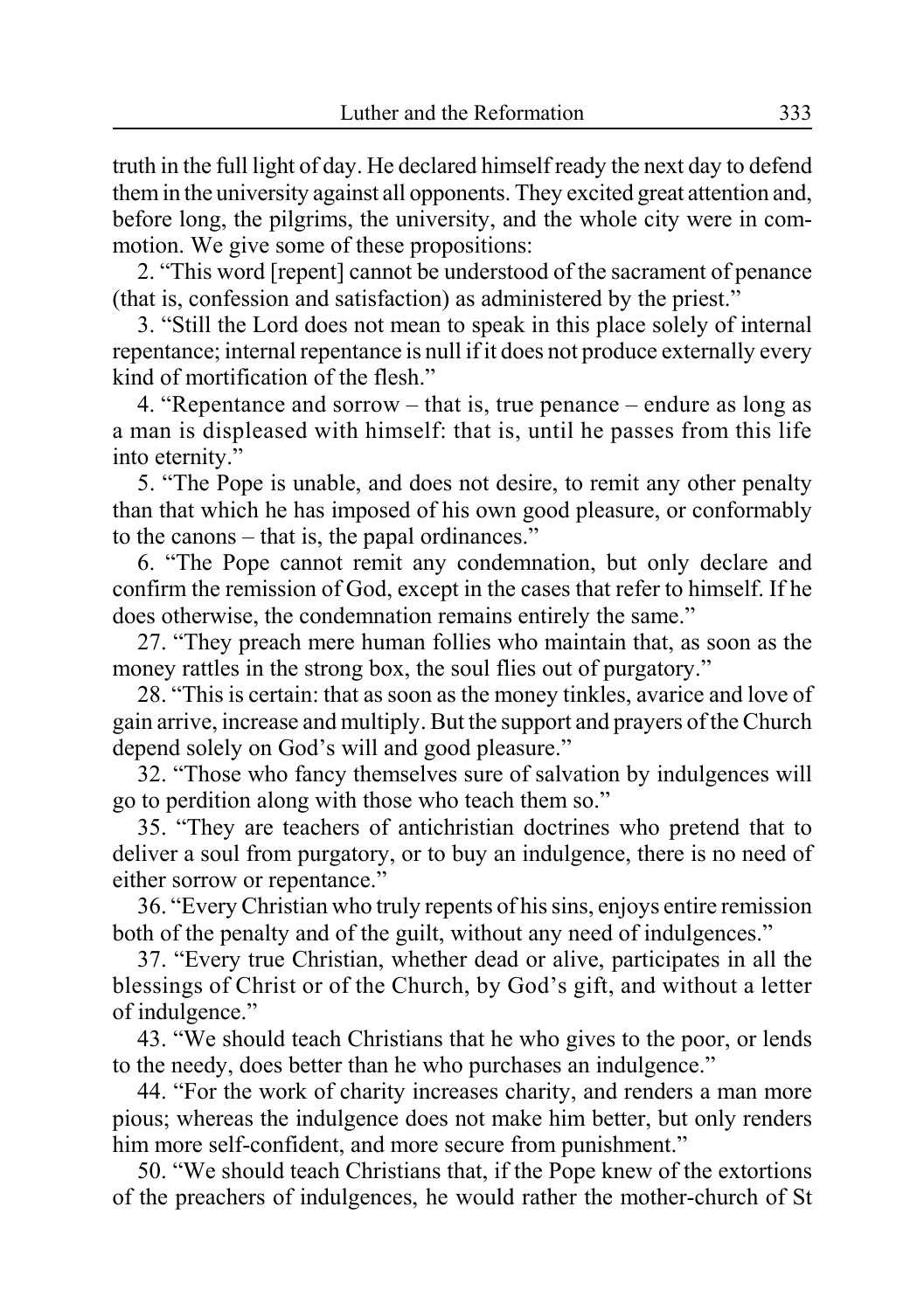Peter were burnt and reduced to ashes, than see it built up with the skin, the flesh and the bones of his flock."

53. "They are the enemies of the Pope and of Jesus Christ who, by reason of the preaching of indulgences, forbid the preaching of the Word of God.

62. "The true and precious treasure of the Church is the holy gospel of the glory and grace of God."

65. "The treasures of the gospel are nets in which in former times the rich and those in easy circumstances were caught."

66. "But the treasures of the indulgence are nets with which they now catch the riches of the people."

76. "The indulgence of the Pope cannot take away the smallest daily sin, as far as regards the guilt or the offence."

79. "It is blasphemy to say that the cross adorned with the arms of the Pope is as effectual as the cross of Christ."

80. "The bishops, pastors, and theologians who permit such things to be told to the people, will have to render an account of them."

94. "We should exhort Christians to diligence in following Christ, their head, through crosses, death and hell."

95. "For it is far better to enter into the kingdom of heaven through much tribulation than to acquire a carnal security by the consolations of a false peace."

Such was the commencement of the work. The germs of the Reformation were contained in these propositions of Luther. The abuses of indulgences were attacked, and this is their most striking feature; but the evangelical doctrine of a free remission of sins was there for the first time publicly professed. The work must now increase in strength. It was evident that whoever had this faith in the remission of sins, this conversion and this sanctification – the necessity of which Luther so earnestly taught – would escape from the toils of Rome and would acquire the liberty of the children of God. All errors would fall down before this truth, by which light had begun to enter Luther's mind.

A clear knowledge of this truth is what preceding reformers had lacked; hence the unfruitfulness of their exertions. Luther himself acknowledged afterwards that, in proclaiming justification by faith, he had laid the axe to the root of the tree. "It is doctrine we attack in the adherents of the Papacy," said he; "Hus and Wycliffe only attacked their lives, but in attacking their doctrine we take the goose by the neck." Everything depends on the Word, which the pope has taken from us and falsified. I have vanquished the Pope, because my doctrine is from God, and his is from the devil."

But if Luther's theses were strong by the strength of the truth they pro-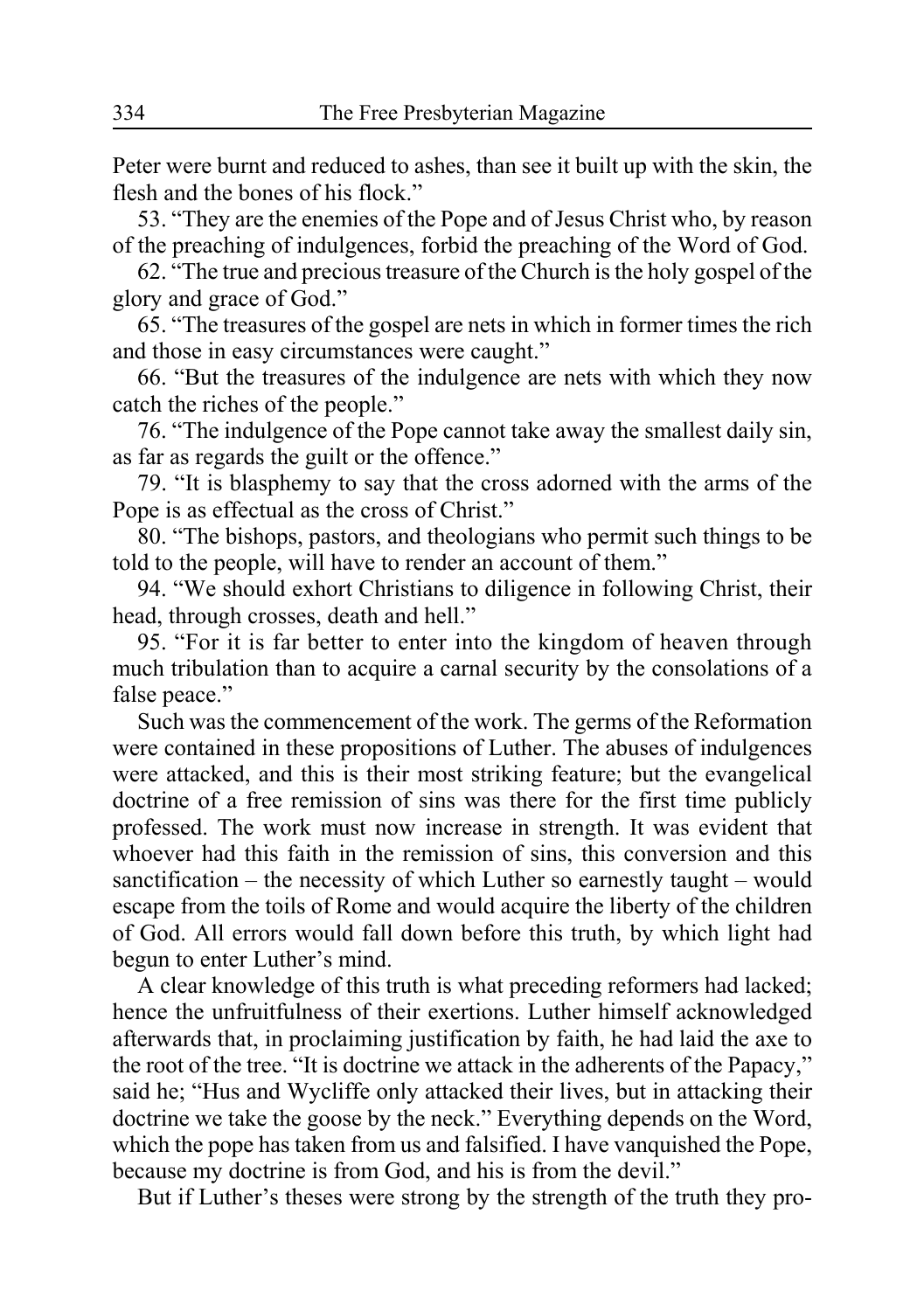claimed, they were not the less so by the faith of their champion. He had boldly drawn the sword of the Word; he had done so in reliance on the power of truth. He had felt that, by leaning on God's promises, he could afford to risk something, to use the language of the world. "Let him who desires to begin a good work," said he when speaking of this daring attack, "undertake it with confidence in the goodness of his cause, and not – which God forbid – expecting the support and consolation of the world. Moreover, let him have no fear of man, or of the whole world; for these words will never lie: It is good to trust in the Lord, and assuredly he that trusts in the Lord shall not be confounded."

Whatever boldness prevails in these propositions, they still point to the monk who refuses to admit a single doubt about the authority of the see of Rome. But, while attacking the doctrine of indulgences, Luther had unwittingly touched on certain errors, whose discovery could not please the Pope; sooner or later they would call his supremacy in question. Luther was not so far-sighted, but he realised the extreme boldness of the step he had just taken, and consequently thought it his duty to soften down their audacity, as far as he could in conformity with the truth. He therefore set forth these theses as doubtful propositions on which he solicited the views of the learned; and appended to them, conformably with the established usage, a solemn declaration that he did not mean to affirm or say any thing contrary to the Holy Scriptures, the Fathers of the Church, and the rights and decrees of the Roman See.

Often in later years, as he contemplated the immense, unexpected consequences of this courageous attack, Luther was astonished at himself, and could not understand how he had ventured to make it. An invisible and mightier hand than his led the herald of truth along a path that was still hidden from him, and he would perhaps have shrunk from its difficulties if he had foreseen them, and if he had advanced of his own accord. "I entered into this controversy," said he, "without any definite plan; I was taken quite unawares."

Luther had become acquainted with the source of these abuses. Someone brought him a little book, adorned with the arms of the Archbishop of Mainz and Magdeburg, which contained the regulations to be followed in the sale of indulgences. So this young prelate had at least sanctioned all this quackery. In him Luther saw only a superior whom he should respect. Not wishing to beat the air at random, but rather to address those who are charged with the government of the Church, Luther sent him a letter, abounding at once in frankness and humility. On the very day he posted up the theses he wrote to Albert:

"Pardon me, most reverend father in Christ and most illustrious prince, if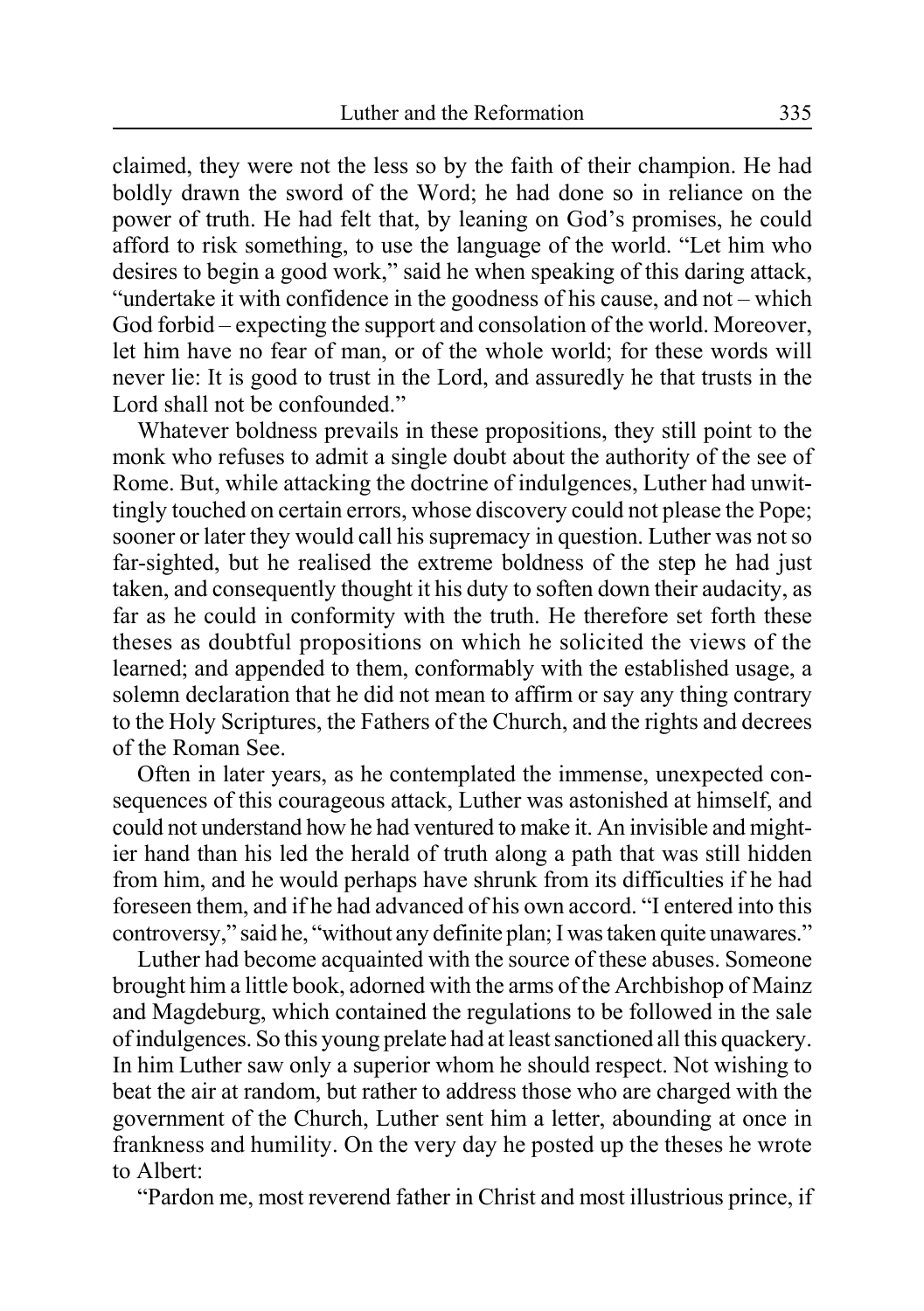I, who am but the dregs of men, have the presumption to write to your sublime Highness. The Lord Jesus Christ is my witness that, feeling how small and despicable I am, I have long put off doing it. . . . Certain individuals are hawking the papal indulgences up and down the country, in your Grace's name. . . .

"The souls intrusted to your care, most excellent Father, are taught, not unto life, but unto death. The severe and just account that will be required of you increases from day to day. . . . I could no longer be silent. No, man is not saved by the work or the office of his bishop. Even the righteous are saved with difficulty, and narrow is the way which leads unto life. Wherefore then do these preachers of indulgences by their empty fables inspire the people with a carnal security?

"Indulgences alone, to hear them, ought to be proclaimed and extolled. . . . What! Is it not the principal . . . duty of the bishops to instruct the people in the gospel, and in the love of Christ Jesus? Christ Himself has nowhere ordained the preaching of indulgences, but He has forcibly commanded the preaching of the gospel. How dreadful then, and how dangerous, for a bishop to allow the gospel to be silent, and that the noise of indulgences alone should re-echo incessantly in the ears of his flock! . . .

"Most worthy Father in God, in the instructions to the commissioners, which have been published in your Grace's name (no doubt without your knowledge), it is said that the indulgences are the most precious treasure – that by them man is reconciled to God and that repentance is not necessary to those who purchase them. . . . I beg your Highness, in the name of our Lord Jesus Christ, to cast a look of fatherly vigilance on this affair, to suppress the book entirely, and to order the preachers to deliver other sermons before the people. If you do not so, fear lest you should one day hear some voice uplifted in refutation of these preachers, to the great dishonour of your most serene Highness."

At the same time, Luther forwarded his theses to the Archbishop, inviting him to read them in order to convince himself how slight was the foundation of the doctrine of indulgences. Luther's whole desire was for the sentinels of the Church to awaken and put an end to the evils that were laying it waste. Nothing could be more respectful than this letter from a monk to one of the greatest princes of the Church and of the Empire. It is the cry of a Christian conscience – of a priest who gives honour to all but fears God above everything. All his entreaties, were unavailing. The youthful Albert, engrossed by pleasures and ambitious designs, made no reply to so solemn an appeal.

The Bishop of Brandenburg, Luther's superior, to whom he also sent his theses, replied that he was attacking the power of the Church, that he would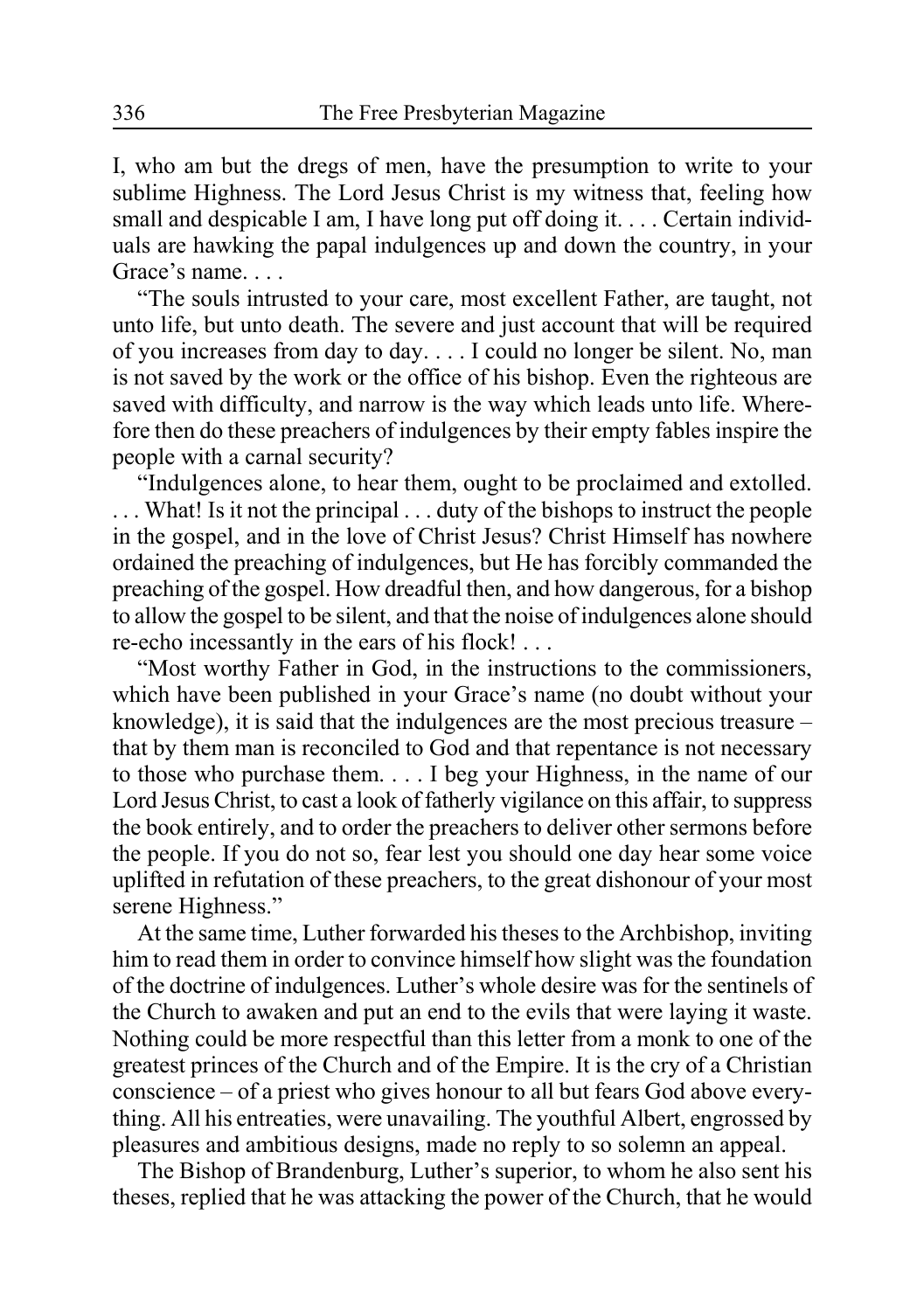bring upon himself much trouble and vexation, that the thing was above his strength; and he earnestly advised Luther to keep quiet. The princes of the Church stopped their ears against the voice of God; they were struck with that blindness which has caused the ruin of so many powers and dignities. "They both thought", said Luther afterwards, "that the Pope would be too strong for a poor mendicant friar like me." But Luther could judge better than the bishops the disastrous effects of indulgences on the lives of the people, for he was in direct communication with them. Although the bishops failed him, God did not. The Head of the Church, who sits in the heavens, and to whom all power is given upon earth, had prepared the soil and deposited the seed in the hands of His minister, and He scattered it in an instant throughout the length and breadth of Christendom.

No one appeared next day at the university to attack Luther's propositions. The Tetzel traffic was too much decried and too shameful for anyone but himself or his followers to dare take up the challenge. But in less than a month these theses reached Rome. "In a fortnight," says a contemporary historian, "they were in every part of Germany, and in four weeks they had traversed nearly the whole of Christendom. No one can believe the noise they made." Somewhat later they were translated into Dutch and Spanish, and a traveller sold them in Jerusalem. "Everyone", said Luther, "complained of the indulgences: and as all the bishops and teachers had kept silence, poor Luther became a famous doctor, because (as they said) there came one at last who ventured to do it. But I did not like this glory, and the tune was nearly too high for my voice."

Many of the pilgrims, who had thronged to Wittenberg from every quarter for the feast of All Saints, carried back with them the famous theses, instead of indulgences. They thus contributed to their circulation. Everyone read them and commented on them. Men conversed about them in all the monasteries and universities. Monks who had entered the cloisters to save their souls were delighted at this simple and striking confession of the truth and heartily desired that Luther would continue his work. At length one man had found courage to undertake the perilous struggle. Thus the public conscience was satisfied. Piety saw in these theses a blow aimed at every superstition; the new theology hailed in it the defeat of the scholastic dogmas; princes and magistrates considered the theses a barrier raised against the invasions of the ecclesiastical power; and the nation rejoiced at seeing so positive a veto on the avarice of the Roman chancery. "When Luther attacked this fable," a trustworthy man remarked to Duke George of Saxony, one of the principal rivals of Erasmus, "the whole world applauded, and there was a general assent."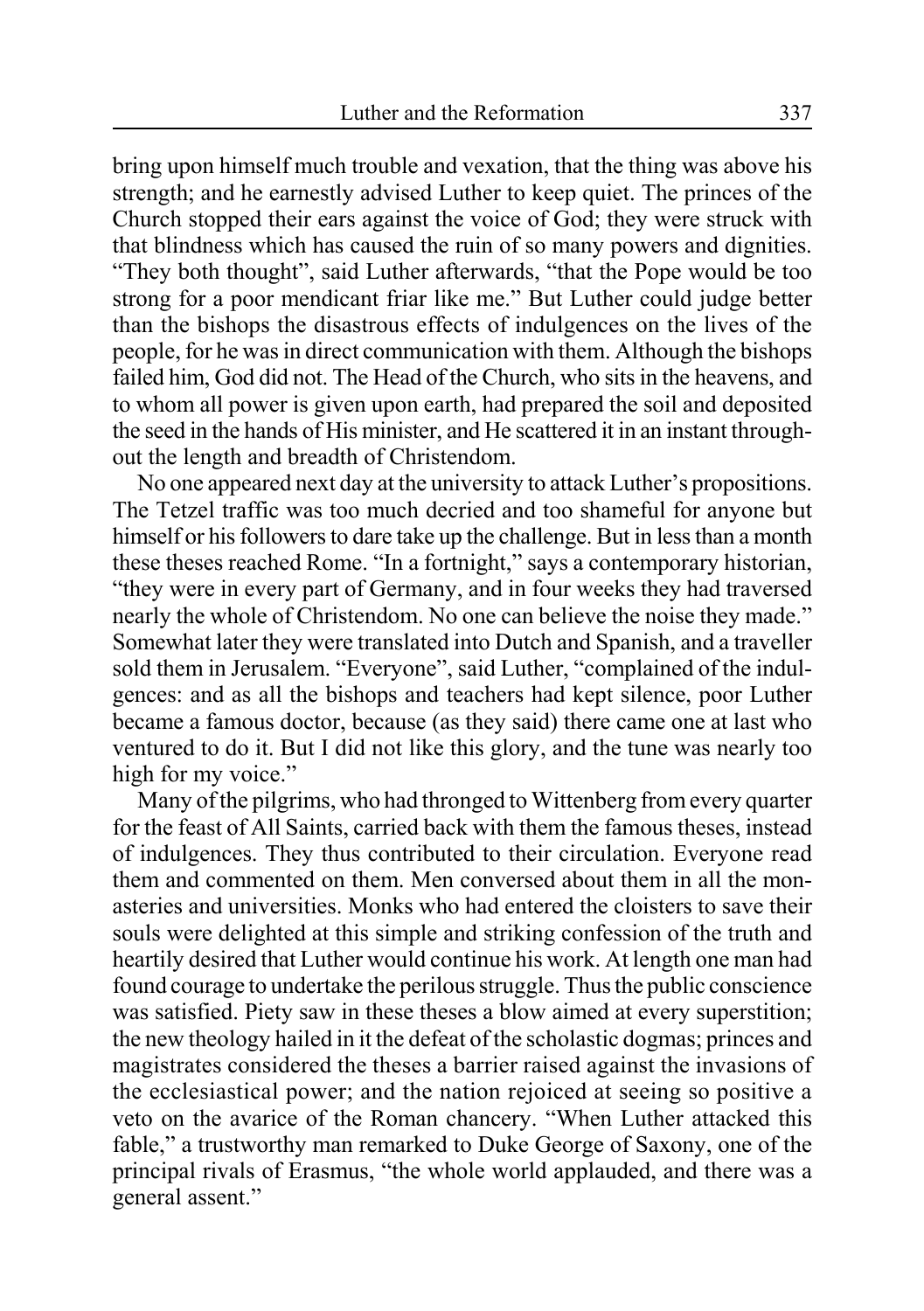## **"Looking unto Jesus"1**

*A S Patterson*

How and why the Christian Hebrews were to look to Jesus as they "run the race", the description itself is fitted to explain in some degree.

Christ is a *bright example*, and those who run the race must look to Him in that character. True, He seems here to be exhibited as the Judge of the sacred course. But probably, in many cases, he who assigned the prize in the classic games had been himself a candidate and conqueror in his day. If so, this fact would be fitted to stimulate the efforts of those who ran. True, others besides Jesus are held forth as examples to the Church, and these may serve to prompt and encourage the efforts of the candidate for an eternal crown. But all such examples are imperfect; it may be doubted whether, in the faithful record of any merely human believer, every one of the elements of moral and religious excellence is distinctly embodied. But every such element appears in the recorded life and manifested character of Christ.

Architects speak of high, and of low, relief. In the saints it is, after all, in low relief that spiritual excellence is shown. But it is in full development, in outstanding prominence, in high relief, that it appears in the history and character of Christ. In others, what is good requires to be distinguished from what is evil. There was no evil in Christ – the "chiefest among ten thousand" and "altogether lovely". And in the particular point referred to in the context – in the generous self-denial and noble magnanimity with which He "endured the cross, despising the shame" – what a bright example He has given!

Jesus is a *witness of the race* and in that character is to be looked to by those who run it. In the public games, he who was to award the prize surveyed the candidates and marked the defeats which they encountered and the progress which they made. Even so with Christ. In the days of His flesh, He "needed not that any should testify of man, for He knew what was in man" (Jn 2:25). Even then, He could say to Nathanael, "Before that Philip called thee, when thou wast under the fig tree, I saw thee" (Jn 1:48). And now "His eyes are as a flame of fire".

He spoke from heaven into the open ear of His servant John, commissioning him to carry to certain of the churches those words: "I know thy works, and thy labour, and thy patience"; "I know thy works, and tribulation, and poverty"; "I know thy works, and where thou dwellest, even where Satan's seat is"; "I know thy works, and charity, and service, and faith, and thy

<sup>1</sup> An edited extract from Patterson's *A Commentary on the Epistle to the Hebrews*. He is here commenting on Hebrews 12:2. Patterson (1805-1885) became minister of Hutchesontown Free Church in Glasgow.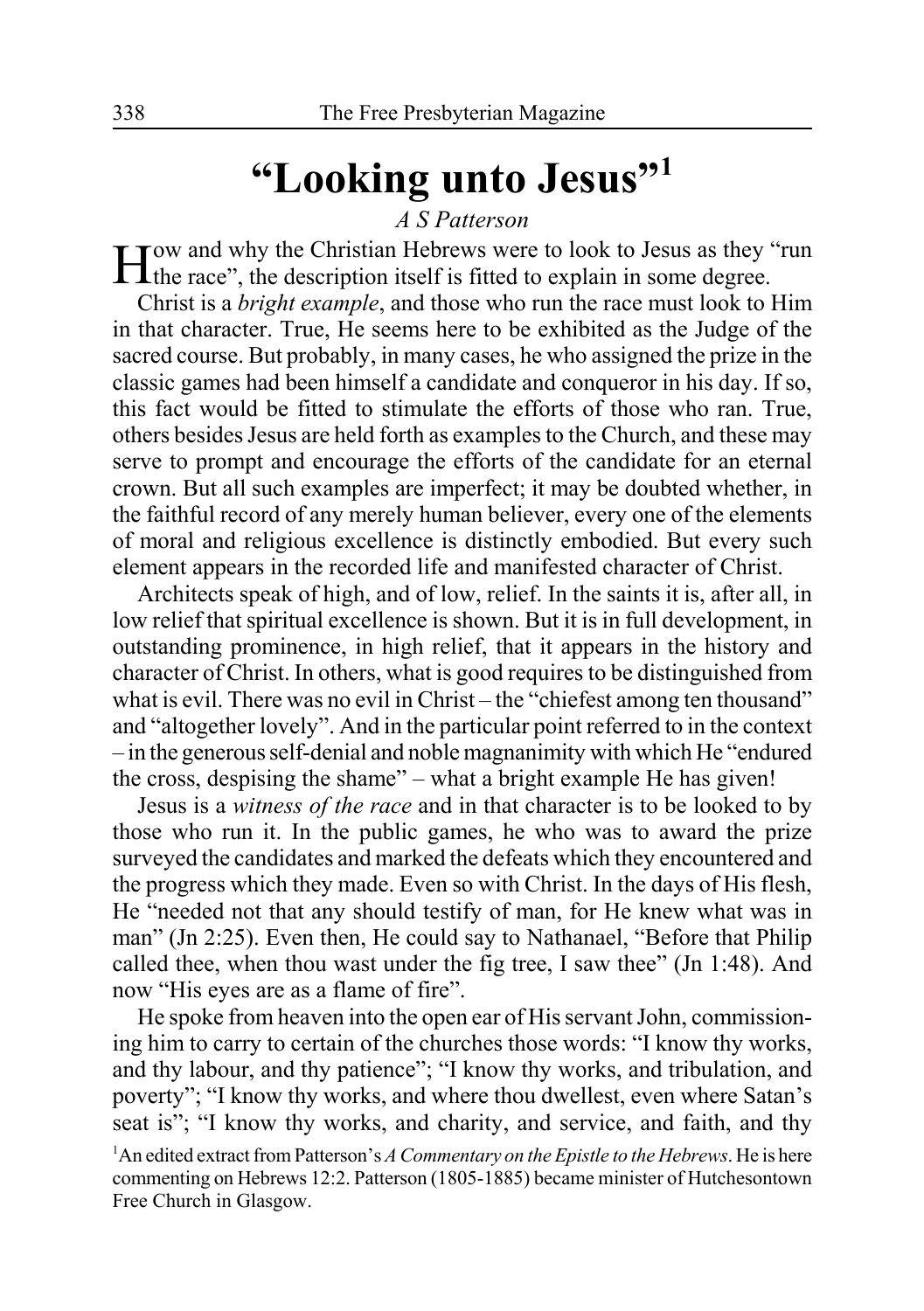patience"; "I know thy works, that thou hast a name that thou livest, and art dead"; "I know thy works, that thou art neither cold nor hot" (Rev 2:2,9,13,19; 3:1,15). The eye of Jesus is intently fixed on those who run, or profess to run, the race. To the careless, what a solemn warning! To the faithful, what a sublime encouragement! To each, what a summoning call!

Christ *has provided the prize and will Himself confer it*; in these relations, men are to look to Him as they "run the race". By the suffering and shame described in this verse, "glory, honour," and eternal joy were purchased for believing men. Death borne by *Christ* has procured for *them* everlasting life. The cross *He* endured made provision of a bright and undecaying crown for *them*. And He who bought it with His sacrificial blood will bestow it with His kingly hand. He who "is set down at the right hand of the throne of God" will make believers share in the "fullness of joy" which is before His Father's face, the "pleasures for evermore" which are "at God's right hand."

"To him that overcometh," are His own animating words, "will I grant to sit with Me in My throne, as I also overcame, and am set down with My Father in His throne" (Rev 3:21); and again, "Be thou faithful unto death, and I will give thee a crown of life" (Rev 2:10). The love, the mighty love, in the exercise of which the crown was purchased and will hereafter be bestowed – and the prize itself, so dearly bought, so freely offered, so distinctly promised, and so gloriously conferred – what powerful motives, what vast encouragements, are these!

Finally, Christ *possesses a treasury of grace*, and therefore they who would successfully run the race should look to Him. It is His to guide the footsteps of the candidates, His to invigorate their souls, His to speed their efforts, His to make them prosper and prevail. How suitable then to wait on the Lord! How urgently important to seek His face! In doing these things, many have "renewed their strength"; and still the same directions are ready to be followed by the same success.

To Christ, then, and through Christ to the Eternal Father, let us go,"that we may obtain mercy, and find grace to help in time of need" (Heb 4:16). And let these be among the honest and earnest supplications of our souls: "Show me Thy ways, O Lord, teach me Thy paths. Lead me in Thy truth, and teach me: for Thou art the God of my salvation; on Thee do I wait all the day" (Ps 25:4,5). Still fresh, still true, are the words of Him who was crucified in weakness once, but is now exalted gloriously: "My grace is sufficient for thee, for My strength is made perfect in weakness" (2 Cor 12:9). Nor is that ancient promise obsolete: "They that wait upon the Lord shall renew their strength; they shall mount up with wings as eagles; they shall run, and not be weary; and they shall walk, and not faint" (Is 40:31).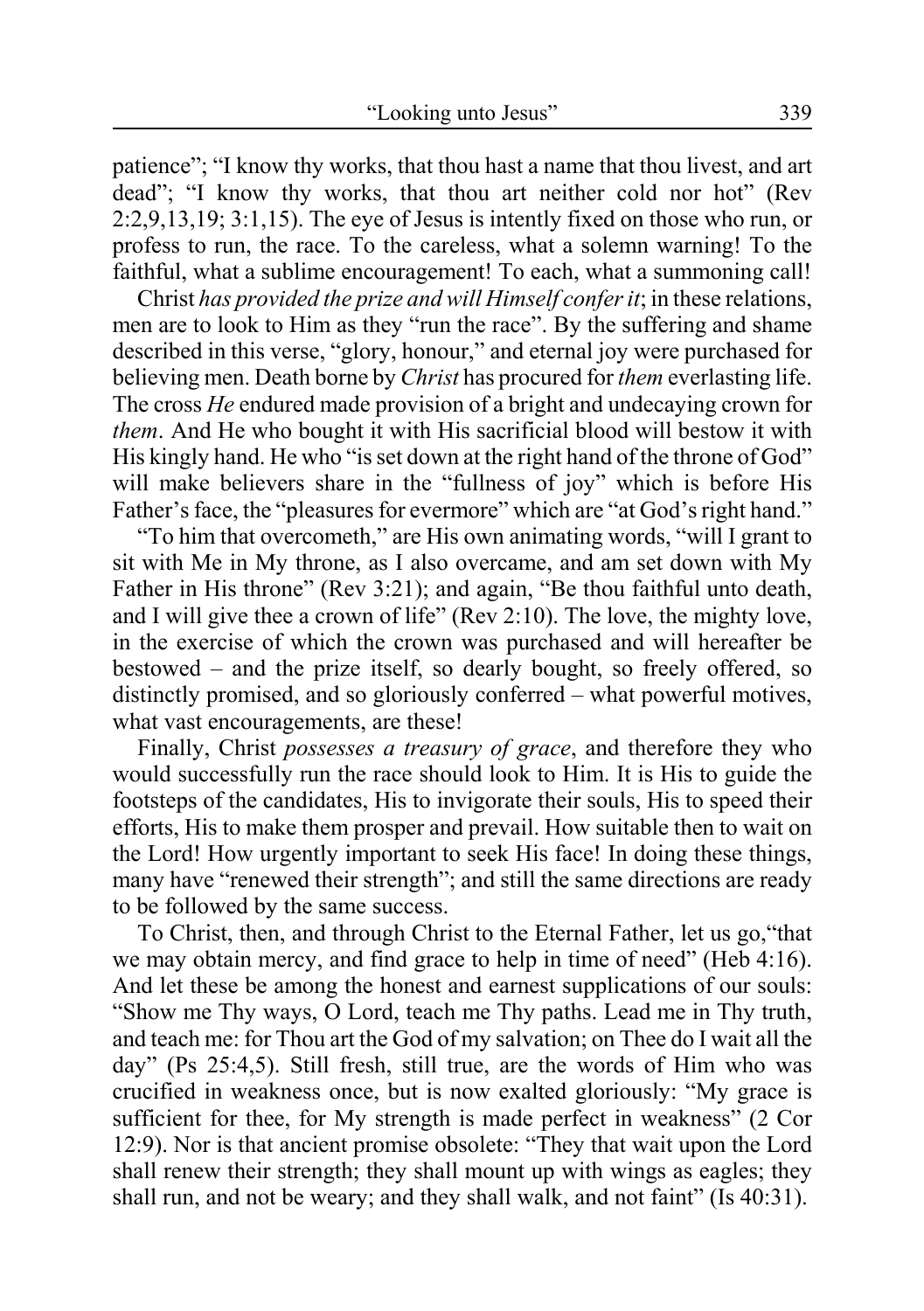## **Mankind's Fallen State1**

*John Newton*

The nature of fallen man agrees with Paul's description of his boasted wisdom: it is "earthly, sensual, devilish". The height of the malignity of that nature cannot be properly estimated, unless we consider how he reacts to the light of the gospel. The Jews were extremely wicked at the time of Jesus' appearance on earth; yet He said of them: "If I had not come and spoken unto them, they had not had sin" – that is, as the light and power of His ministry deprived them of all excuse for continuing in sin, so it proved the occasion of showing their wickedness in the most aggravated manner; all their other sins were faint proofs of the true state of their hearts, if compared with their unyielding opposition to Him. In this sense, what Paul said of the law of Moses, may be applied to the gospel of Christ: it entered, that sin might abound.

If we would estimate the strongest effects that human depravity is capable of producing, we must select our instances from the conduct of those who know the gospel. The Indians who roast their enemies alive give sufficient proof that man is barbarous to his own kind, which may be easily demonstrated much nearer home, but the preaching of the gospel reveals the enmity of the heart against God in ways and degrees of which heathens are not capable.

By the gospel, I now mean the public, authoritative declaration of this doctrine, which the Lord Jesus Christ has committed to His true ministers. They have, by His gracious power, been brought out of darkness into marvellous light, and are by His Holy Spirit qualified and sent forth to declare to their fellow-sinners what they have seen, felt and tasted of the word of life. Their commission is to exalt the Lord alone, to stain the pride of all human glory. They are to set forth the evil and demerit of sin; the strictness, spirituality and sanction of the law of God; the total apostasy of mankind; and to prove the utter impossibility of a sinner escaping condemnation by any works of his own. They are then to proclaim a full and free salvation from sin and wrath, by faith in the blood, obedience and mediation of God manifest in the flesh; while warning that all who finally reject God's testimony about His Son will suffer eternal misery.

Though these truths are plainly revealed in the Bible, and though the Bible is in almost every house, it is little read, little understood, and so but little regarded, except where the Lord has sent ministers who can confirm these truths from their own experience. By a sense of the Lord's constraining

<sup>1</sup>A letter to a Christian friend; taken, with editing, from Newton's *Works*, vol 1 (1985 reprint).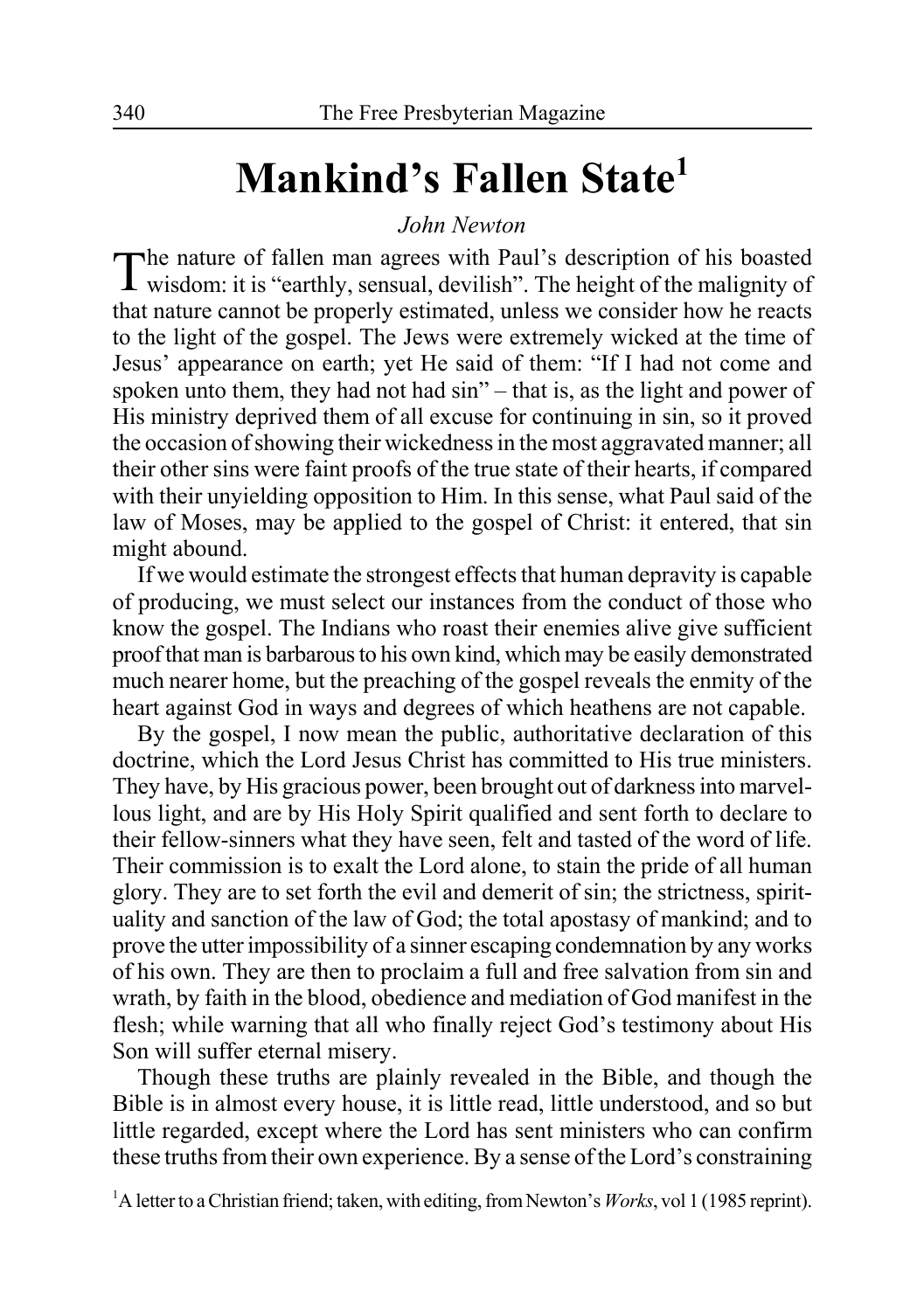love, and the worth of souls, these men make a faithful ministry the one great business of their lives; they do not seek the wealth but the welfare of their hearers, they do not regard the frowns or smiles of the world and do not count their lives dear, so that they may be wise and successful in winning souls to Christ.

When the gospel, in this sense of the word, first comes to a place, though the people are going on in sin, they may be said to sin ignorantly; they have not yet been warned of their danger. Some are drinking down iniquity like water; others are more soberly burying themselves alive in the cares and business of the world; others find a little time for what they call religious duties, which they persevere in, though they are utter strangers to the nature or the pleasure of spiritual worship. In part they do so, as they think they can bargain with God thereby and make amends for such sins as they do not choose to relinquish, and partly because it gratifies their pride and gives them (as they think) some ground for saying, "God, I thank Thee that I am not as other men".

The preached gospel declares the vanity and danger of these various ways which sinners choose to walk in. It declares and demonstrates that, different as they appear from each other, they are equally remote from the path of safety and peace, and all tend to the same point: the destruction of those who persist in them. At the same time, the gospel provides against that despair into which men would otherwise be plunged when convinced of their sins; it reveals the immense love of God, the glory and grace of Christ, and invites all to come to Him that they may obtain pardon, life and happiness. In a word, it shows the pit of hell under men's feet, and opens the gate and points out the way to heaven.

Let us now briefly observe the effects it produces in those who do not receive it as the power of God unto salvation. These effects are various, as dispositions and circumstances vary, but they may all lead us to adopt the Psalmist's exclamation, "Lord, what is man!"

Many who have heard the gospel once or a few times refuse to hear it any more; it awakens their scorn, hatred and rage. They pour contempt upon the wisdom of God, despise His goodness, defy His power; and their very looks express the spirit of the rebellious Jews, who told the prophet Jeremiah to his face: "As for the word that thou hast spoken unto us in the name of the Lord, we will not hearken unto thee". The ministers who preach the gospel are accounted men that turn the world upside down, and the people who receive it fools or hypocrites.

The Word of the Lord is a burden to them, and they hate it with a perfect hatred. How strongly is the disposition of the natural heart manifested by the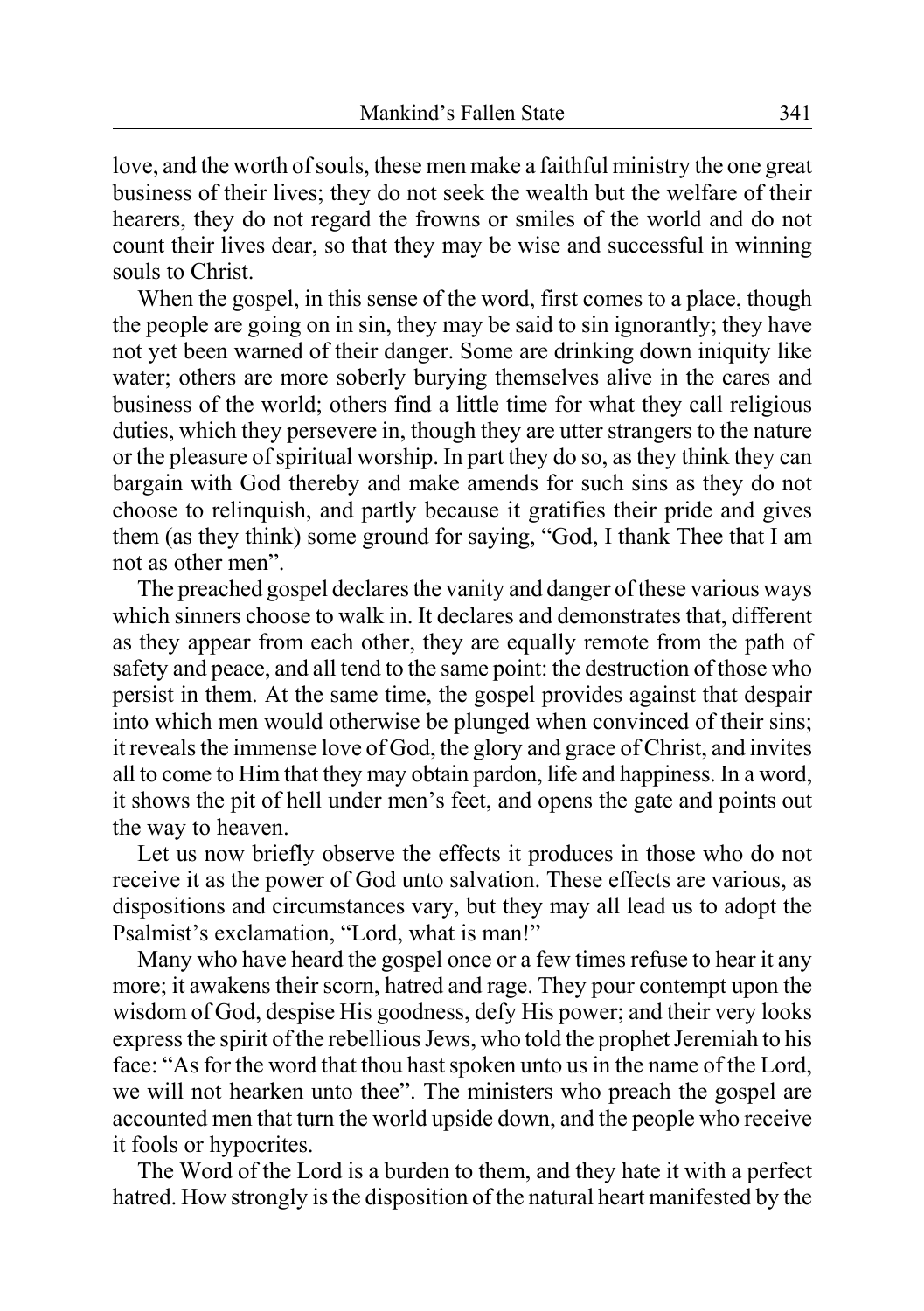confusion which often takes place in families where the Lord is pleased to awaken one or two in a house, while the rest remain in their sins! To profess, or even to be suspected of, an attachment to the gospel of Christ is frequently considered and treated as the worst of crimes, sufficient to cancel the strongest obligations of relation or friendship. Parents will then hate their children and children ridicule their parents. Many find, as Christ declared, that from the time a sense of His love engaged their hearts to love Him, their worst foes have been those of their own household; and that those who expressed the greatest love and tenderness for them, before their conversion, can now hardly bear to see them.

The bulk of a people will perhaps continue to hear, at least now and then. Those who do hear will find that the Spirit of God will usually, at one time or other, bear testimony to them through the truth and strike their consciences; and for a season they believe and tremble. But what is the consequence? No one who has taken poison seeks more earnestly for an antidote than such people seek something to stifle their convictions. They run to the company of others, to strong drink, to anything, for relief from the unwelcome intrusion of serious thoughts. And when they succeed and recover their former indifference, they rejoice as if they had escaped some great danger. The next step is to ridicule their own convictions, and then, if they see anyone they know under similar impressions, they use every art and strain every nerve to make them as obstinate as themselves. For this purpose they watch as a fowler for the bird; they flatter or revile, tempt or threaten; and if they can prevail and cause any to become hardened in their sins, they rejoice and triumph as if they accounted it their interest and their glory to ruin the souls of their fellow creatures.

By frequent hearing, they receive more light. They are compelled to know, whether they will or not, that the wrath of God hangs over the children of disobedience. They carry a sting in their consciences and at times feel most miserable, they cannot but wish they had never been born, or that they had been dogs or toads rather than rational creatures. Yet they harden themselves still more. They pretend to be happy and at ease and they force themselves to wear a smile even when anguish preys upon their hearts. They blaspheme the way of truth, watch for the faults of professing Christians, and with a malicious joy publish and aggravate them. They see perhaps how the wicked die but they are not alarmed; they see the righteous die but they are not moved. Neither providences nor ordinances, mercies nor judgements, can stop them; for they are determined to go on and perish with their eyes open rather than submit to the gospel.

But they do not always openly reject gospel truths. Some who profess to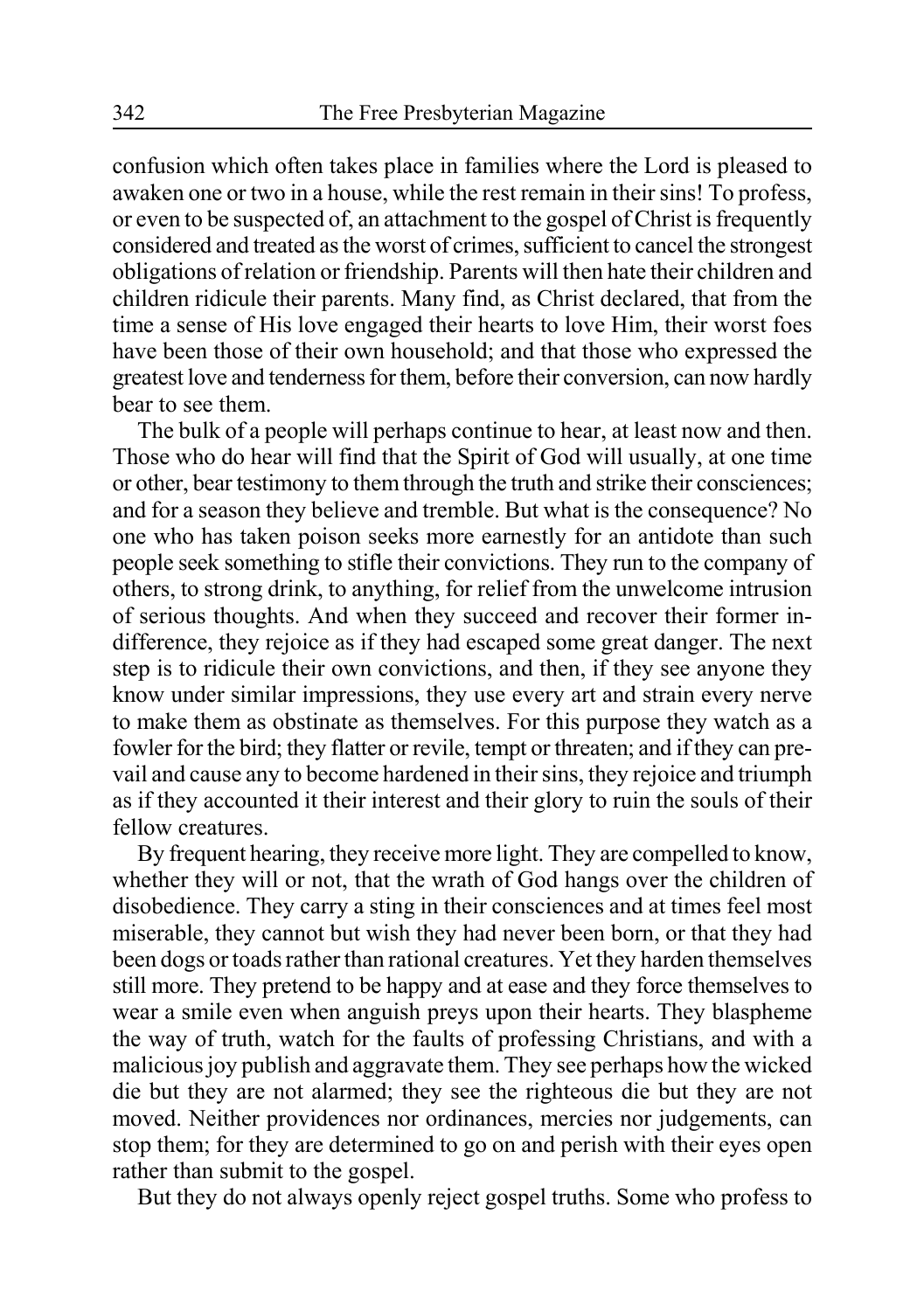approve and receive them do thereby expose the evils of the heart of man in, if possible, a yet stronger light. They make Christ the minister of sin, and turn His grace into licentiousness. Like Judas, they say, "Hail, Master," and betray Him. This is the highest pitch of iniquity. They pervert all the doctrines of the gospel. From election they draw an excuse for continuing in their evil ways; they contend for salvation without works, because they do not love obedience. They extol the righteousness of Christ but hold it in opposition to personal holiness. In a word, because they hear that God is good, they determine to persist in evil. "Lord, what is man!"

Thus wilful and impenitent sinners go on from bad to worse, deceiving and being deceived. The Word, which they despise, becomes to them a savour of death unto death. They take different courses, but all are travelling down to the pit; and, unless sovereign mercy interpose, will soon sink to rise no more. The final event is usually twofold. Many, after they have been more or less shaken by the Word, settle in a state of formality. If hearing would supply the place of faith, love and obedience, they would do well; but by degrees they become sermon-proof; the truths which once struck them lose their power by being often heard.

Thus multitudes live and die in darkness, though the light has long shone around them. Others are more openly given up to a reprobate mind. Contempt of the gospel makes people infidels, deists<sup>2</sup> and atheists. They are filled with a spirit of delusion to believe a lie. These are scoffers, walking after their own lusts; for where the principles of religion are given up, the conduct will be abominable. Such people sport themselves with their own deceivings, and strongly prove the truth of the gospel while they argue against it. We often find that people of this cast have formerly been under strong convictions; but when the evil spirit has seemed to depart for a season and returns again, the last state of that person is worse than the first.

It is likely that some of my readers may meet with their own characters under one or other of the views I have given of the desperate wickedness of the heart, in its actings against the truth. May the Spirit of God constrain them to read with attention! Your case is dangerous but, I would hope, not utterly desperate. Jesus is mighty to save. His grace can pardon the most aggravated offences, and subdue the most persistent habits of sin. The gospel you have hitherto slighted, resisted, or opposed, is still the power of God unto salvation. The blood of Jesus, upon which you have hitherto trampled, speaks better things than the blood of Abel, and is able to cleanse those whose sins are scarlet and crimson, and to make them white as snow. As yet you are spared; but it is high time to stop, to throw down your arms of rebellion and humble <sup>2</sup>Those who believe in God as creator but who thereafter has left the world to itself.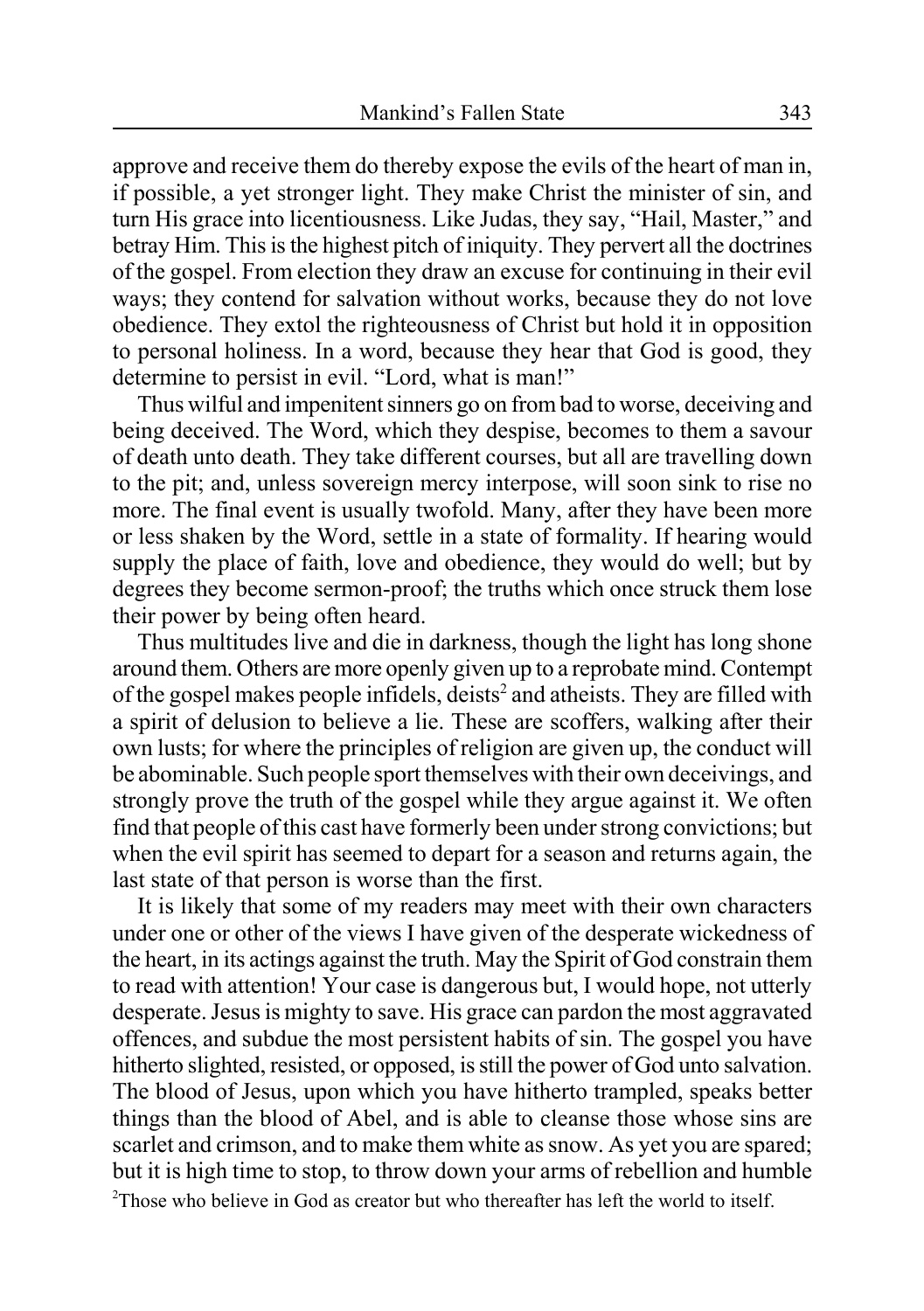yourselves at His feet. If you do, you may yet escape; but if not, know assuredly that wrath will come upon you to the uttermost. And you will shortly find, to your unspeakable dismay, that it is a fearful thing to fall into the hands of the living God.

## **Book Reviews<sup>1</sup>**

*The Way to True Peace and Rest*, by Robert Bruce, translated and edited by David C Searle, published by the Banner of Truth Trust in their Puritan Paperback series, paperback, 204 pages, £5.75.

This new and welcome addition to the Puritan Paperbacks series consists of six sermons preached around the year 1589 by one of the most honoured servants whom Christ has ever raised up in the ministry in Scotland, Robert Bruce, at that time minister of Edinburgh. The sermons are expository in their nature and deal with King Hezekiah's sickness, from the account in Isaiah 38. The first two in the series were preached in the presence of King James VI, and there is no lack of seasonable application of the Word directed to the young monarch, which makes us admire Bruce's courage and faithfulness. One is reminded of Calvin in reading these discourses; there is a simplicity and freshness about Bruce's style and matter that makes the sermons not only easy to read but also very pointed and helpful to needy souls.

We must bear in mind that doubtless the general level of literacy and biblical knowledge in 1589 would have been rather lower than in the seventeenth and eighteenth centuries. Therefore, as a wise workman, Bruce divided the Word in such a way that the common people heard him gladly and were able to understand his preaching. One helpful feature is that, at the beginning of the sermons, Bruce provides a summary of the previous discourse. This no doubt helped his hearers retain the most important points.

Bruce gives much helpful practical teaching about affliction, the Lord's purpose in sending it to His people, and how they are to respond to it. He notes, "There is no other way to pierce the clouds except through some ongoing trial". One thing is noticeable: the sermons do not open up the way of salvation through the crucified Saviour as extensively as one might have expected. In the sixth sermon, however, in dealing with the words, "but Thou hast in love to my soul delivered it from the pit of corruption", Bruce dwells on the righteousness of Christ. "Perfect purity, perfect satisfaction, perfect righteousness," he says, "are to be found perfectly in Christ. Therefore all that remains for us is to seek from Him mercy and forgiveness for all our sins."

<sup>1</sup>The books reviewed here may be obtained from the Free Presbyterian Bookroom.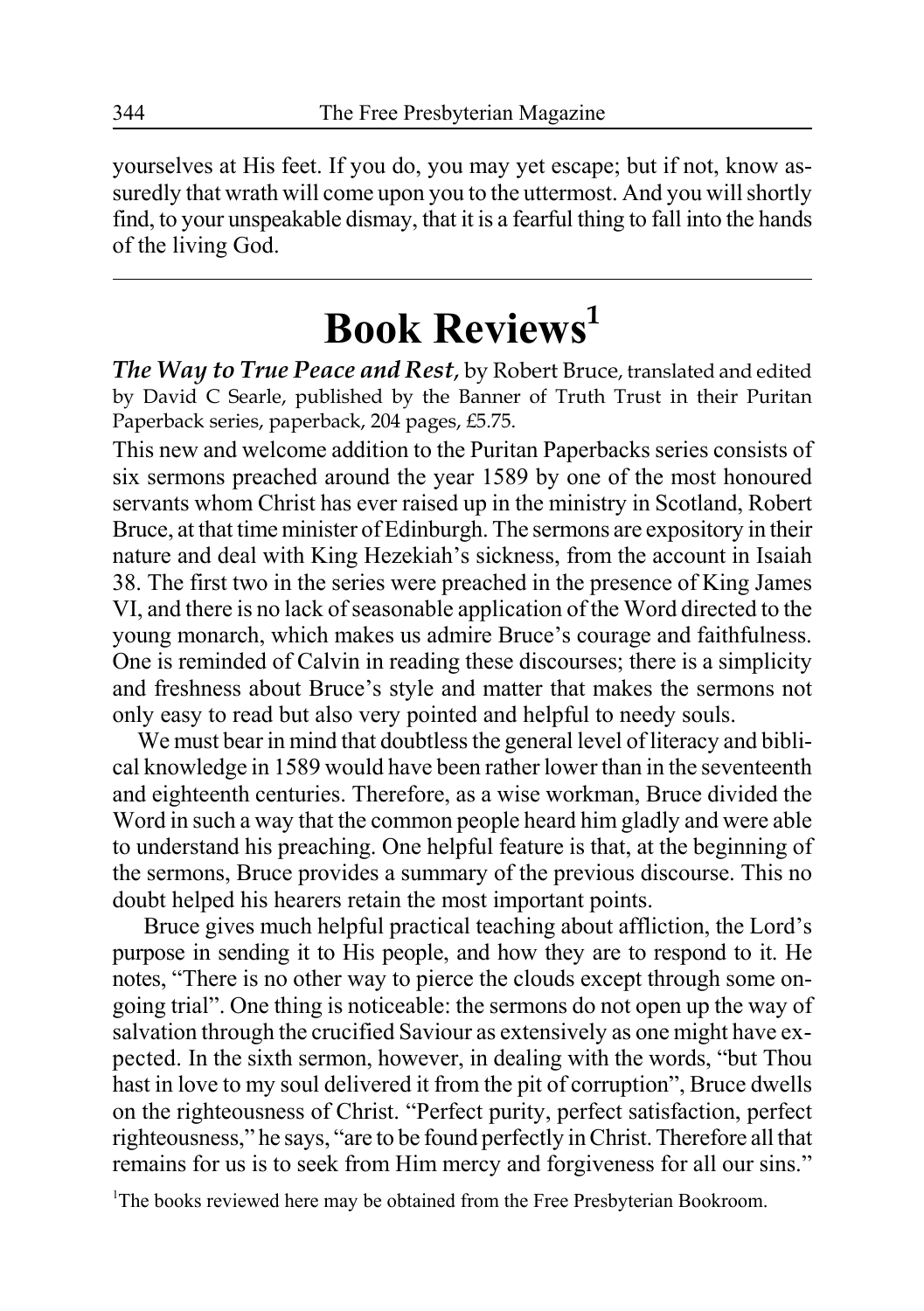We cannot agree with the assessment the late Professor T F Torrance gives, in his 1958 introduction to Bruce's sermons on the Lord's Supper, that Bruce's teaching about Christ's righteousness in this sixth sermon contains the idea that Christ redeems even in the very act of taking human nature. Torrance, we are sure, was imposing his own "incarnational redemption" error onto Bruce's theology. Christ needed to take a perfect humanity if sinners of mankind were to be redeemed, and the incarnation lays the foundation for the working out of His perfect righteousness. This is, we believe, what Bruce teaches here. But to suggest, as Torrance does, that the incarnation in itself redeems fallen humanity is a serious error. It is a great pity therefore that the latest edition of Bruce's *The Mystery of the Lord's Supper*, published by Christian Focus, still contains Torrance's introduction without any alteration.

Robert Bruce was renowned for the powerful way in which he was able to speak to the consciences of his hearers, and this was no doubt due in part to the great trouble of conscience which had exercised him in regard to his being called to the ministry. Indeed, his scrupulosity of conscience was eventually to cost him his pulpit in St Giles' at the behest of King James. There are two very helpful additional sermons in this volume, one of which deals with the conscience in view of partaking of the Lord's Supper, and the other is an address on the work of the ministry. These alone would make the book worth possessing.

The language has been updated by David Searle but is, as far as we are able to judge, a fair rendering of the original Scots in which Bruce preached. The Scripture references in the footnotes are, appropriately enough, taken from the Geneva Bible, which Bruce used, but we feel that the use of the English Standard Version in the body of the text imparts an unsatisfactory tone to the quotations from the Word. (Rev) *A W MacColl*

*Knowing God and Ourselves*, *Reading Calvin's Institutes Devotionally*, by David B Calhoun, published by the Banner of Truth Trust, hardback, 351 pages, £15.00.

David B Calhoun is Emeritus Professor of Church History at Covenant Theological Seminary, St Louis, Missouri. He is the author of several excellent books published by the Banner of Truth, including the histories of two theological seminaries that have had an enormous influence on the Reformed faith in America. The first is a two-volume history of Princeton Seminary,<sup>2</sup> which includes sketches of the lives of the eminent teachers in that institution, from Archibald Alexander to J Gresham Machen. Then over a decade

2 David B Calhoun, *Princeton Seminary: Faith and Learning 1812-1868*, vol 1, 1994; *Princeton Seminary: The Majestic Testimony 1869-1929*, vol 2, 1996.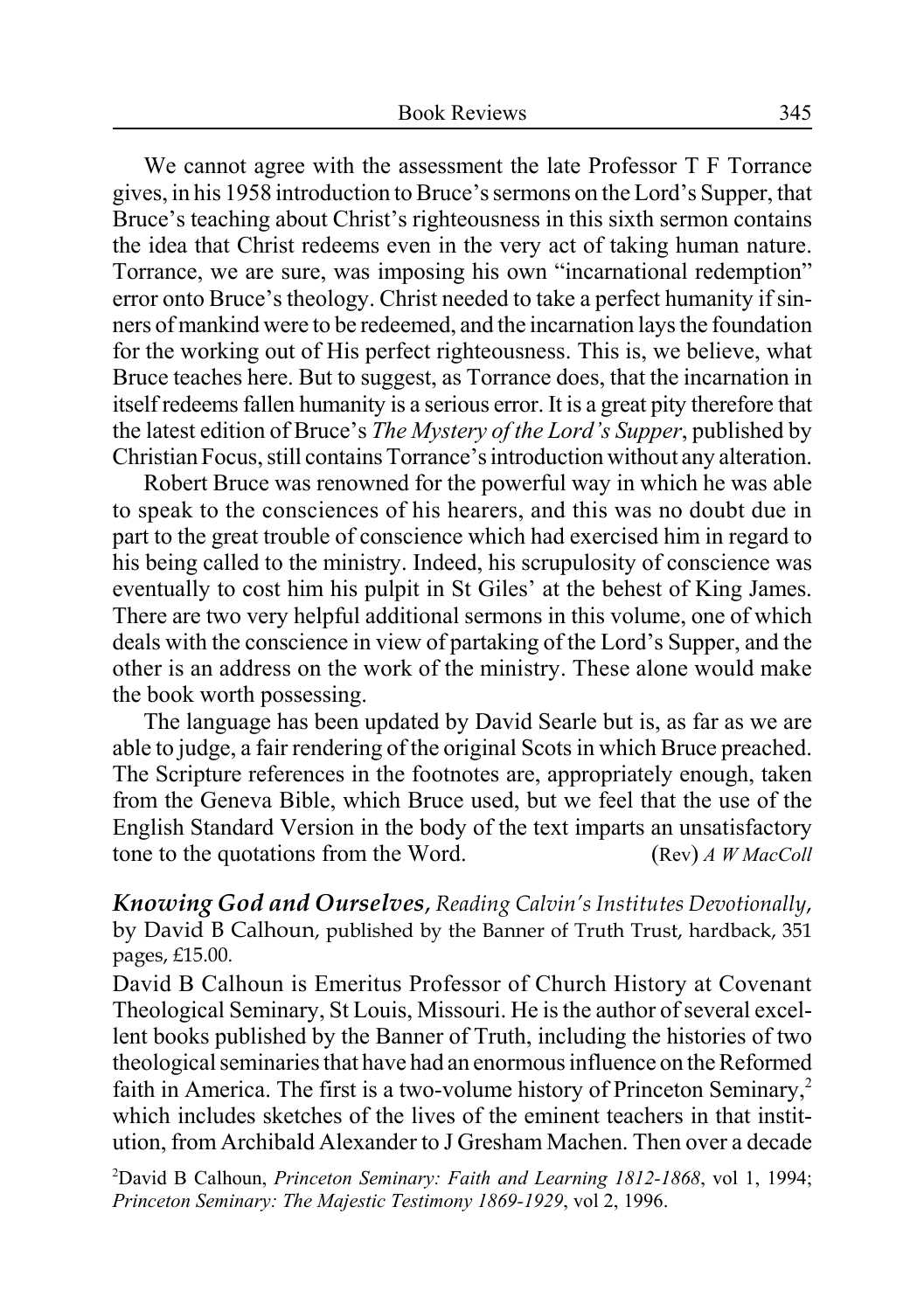later, Dr Calhoun wrote the history of Columbia Seminary in South Carolina<sup>3</sup> with sketches of the outstanding men associated with what he has termed, "Our Southern Zion", ministers such as James Henley Thornwell, John Lafayette Girardeau and Benjamin Morgan Palmer.

In addition to teaching Church History, Professor Calhoun taught, for over 25 years, a course on John Calvin's *Institutes of the Christian Religion*.<sup>4</sup> This book is a fruit of his long interaction with not only the *Institutes* but with Calvin's other writings, especially his commentaries. The 26 chapters of this volume cover the entire *Institutes* and provide a brief and helpful explanation of Calvin's thinking. What distinguishes this exposition of the *Institutes* from similar works is that it is designed for reading Calvin's great work devotionally. Indeed, Dr Calhoun asserts that "reading the *Institutes* devotionally is not merely one way of reading Calvin's book. It is the only way" (p x).

The titles of the chapters of the book are based on Calvin's own words and are followed by a quotation from various authors that highlight the importance of what Calvin is dealing with in that section of the *Institutes*. The structure of each chapter is then broadly similar: a reading assignment is given from the two-volume McNeill-Battles edition of the 1559 edition of the *Institutes*, 5 followed by a key Scripture text, a significant quotation from Calvin, a prayer and finally the author's exposition of the section, which often includes helpful quotations from other theologians and ministers. The exposition of the *Institutes* by Dr Calhoun is of a very high order. He has the ability to condense a significant amount of material and yet retain clarity. It is not possible in a short review to show the real value of what he has achieved. Four examples will have to suffice.

Firstly, Dr Calhoun stresses that Calvin insisted that "we should not investigate what the Lord has left hidden" and that "we should not neglect what he has brought into the open". We must avoid "excessive ingratitude" by not going as far as the Bible, and "excessive curiosity" by going beyond the Bible. B B Warfield writes of Calvin: "Where the Bible took him thither he went", and "where scriptural declarations failed him there he stopped".<sup>6</sup>

Secondly, linked to the first point, Dr Calhoun says, "The reader of the *Institutes* quickly learns that Calvin does not solve all theological problems and answer all our questions. He is quite willing to allow seemingly competing biblical truths to stand side by side without forcing them into an artificial har- 3 David B. Calhoun, *Our Southern Zion*, Banner of Truth, 2012.

4 The lectures by Professor Calhoun can be accessed and downloaded from Covenant Theological Seminary's website: https://www.covenantseminary.edu/resources/calvins-institutes. 5 John Calvin, *Institutes of the Christian Religion*, edited by John T McNeill and translated by Ford Lewis Battles, 2 vols, Westminster Press, 1960.

6 Benjamin B. Warfield*, Calvin and Augustine*, Presbyterian and Reformed, 1956, p 481.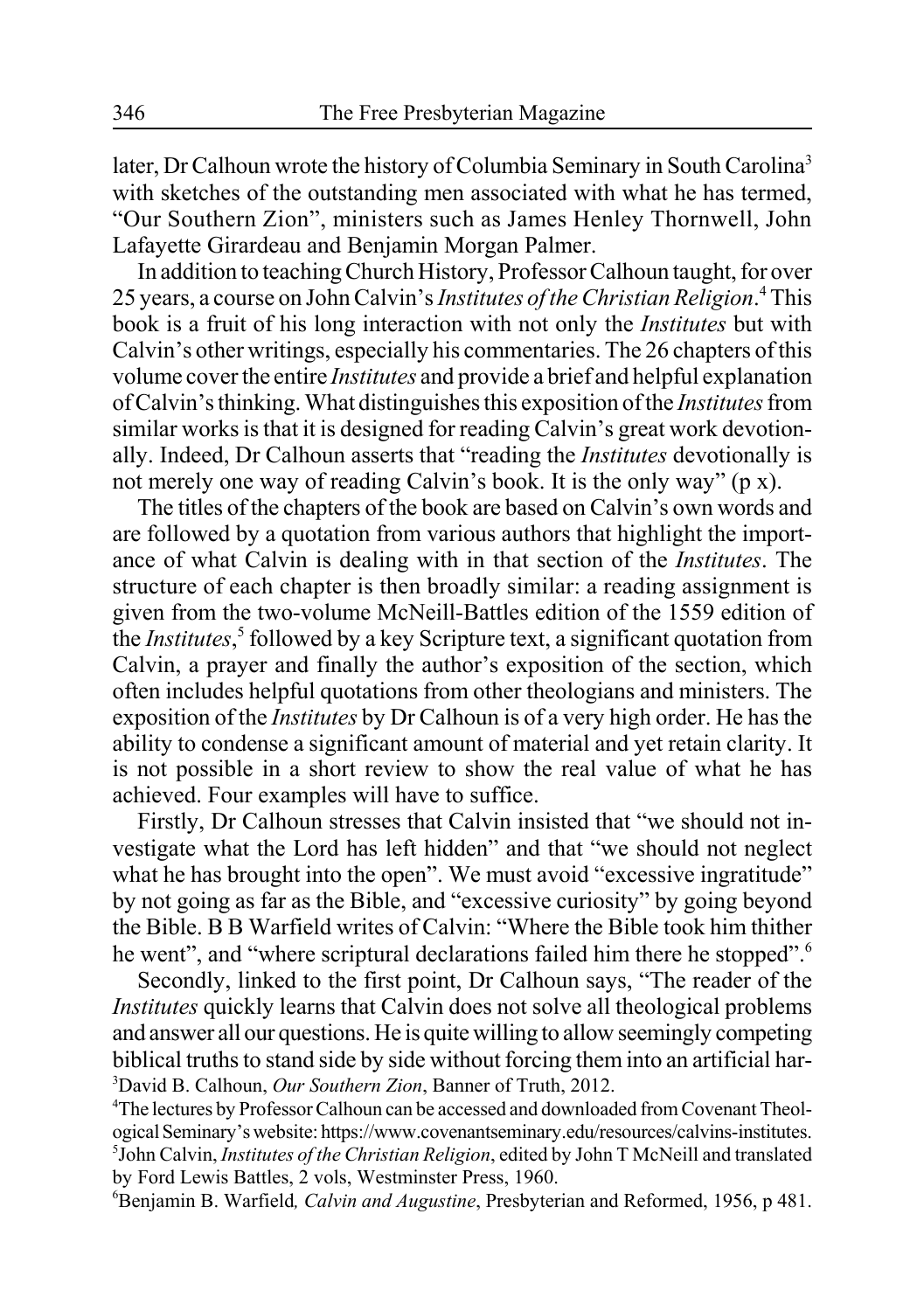mony" (p 9). In preaching, Calvin said, "Let us be content to know what God tells us and to wait on the day of full revelation for knowing the rest. . . . Let us ignore what God does not explain. For such ignorance transcends all the wisdom of the world" (p 9).

The third example concerns Calvin's outstanding contribution to the explication of the doctrine of the Trinity. Dr Calhoun points out that he rejected all natural analogies to the doctrine of the Trinity (p 40) and that he came to support the use of non-biblical technical language such as "person" and "essence" since heretics used the exact words of Scripture to set forth their false teaching (p 44). He quotes Calvin as being "vastly delighted" with the words of the Church Father Gregory of Nazianzus on the three Persons of the Trinity: "I cannot think on the one without quickly being encircled by the splendour of the three; nor can I discern the three without being straightway carried back to the one" (p 45). Dr Calhoun emphasises Calvin's great concern to maintain the full Godhood of each of the three Persons of the Trinity; hence his caution at some words in the Nicene Creed (such as "God of God") that, whilst orthodox, were capable of being misused by some to teach the subordination of the Son as having a derived deity (p 47).

The fourth concerns the resurrection of the body. Dr Calhoun cites Richard Muller on Calvin's view of the corporeal reality of the resurrected body: "Rather than passing from corporeality to spirituality the body passes from corruptible corporeality to incorruptible corporeality" (p 248).

There is, however, so much more. Calvin refuses to prove God's existence. He does not even pause to dignify the question of the existence of God; God is simply manifest (p 21). The section on the doctrine of self-authenticating character of Scripture is outstanding (pp 29-35). Dr Joel Beeke, who has written so extensively on the doctrine of assurance, is quoted as saying, "Chapter 2 of Book III of the *Institutes* is one of the greatest chapters ever written on the relationship of faith and assurance, and perhaps one of the greatest in the entire field of soteriology" (p 155). In the section dealing with offices of the Saviour, Dr Calhoun has a quotation of particular interest. He cites Rev John R Mackay, one of the first students of the Free Presbyterian Church, who when looking into his own heart could see only darkness, guilt and pride. "But then", he said, "I remembered that Christ is a prophet who can dispel my darkness; Christ is a priest who can remove my guilt; Christ is a king who can humble my pride. And I said it were good that Christ and I should meet" (p 133).

Regrettably, however, as far as Free Presbyterians are concerned, the book is less than satisfactory in respect to its distinguishing purpose, that of being an aid to devotion. Unlike the prayers printed in the Calvin Translation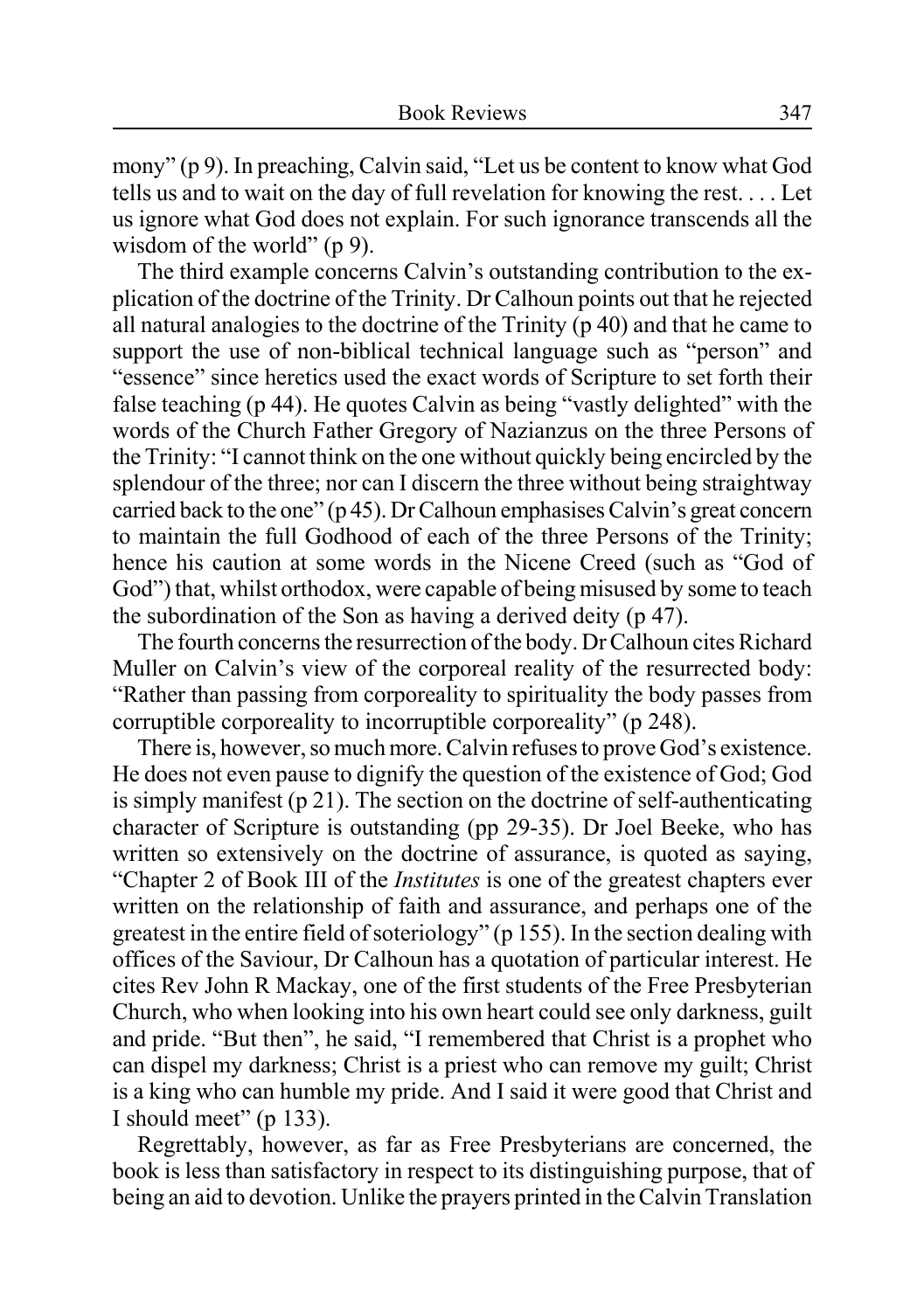Societies edition of his commentaries<sup>7</sup>, all the prayers of Calvin in this book are in a modern translation that address the Most High as "you" or "your" and the Scripture quotations are from a modern version of Bible, the English Standard Version.<sup>8</sup> In addition, we view illustrations of Calvin's thinking by citations from novels as wholly inappropriate (p 25,57). The reviewer has a high regard for the work of David Calhoun and views these matters as rather disappointing. As prayers addressing the Lord as "you" are in all the main chapters of the book, they impair an otherwise useful book. The volume is produced to the usual high quality that we have come to expect from the Banner of Truth Trust. *Roy Middleton*

## **Protestant View**

### **An Infallible Pope?**

In a remarkable move, 62 traditionalist Roman Catholic scholars have issued a formal correction to the Pope on account of what they describe as the heresies contained in his publication of March 2016, *Amoris Laetitia*, (Latin for *the joy of love*) which seemed to present a more ambiguous stance on whether divorced or remarried people could partake of the mass. They claim that, by his "words, deeds and omissions", in connection with this issue, the Pope has brought grave danger to the Roman Church. They go so far as to assert that *Amoris Laetitia* contains "seven heretical propositions". They also accuse the Pope of modernism and of giving too much place to the "archheretic" Martin Luther in the doctrines of justification and marriage.

This is a further challenge to the current Pontiff 's authority and it remains to be seen what response there will be and what the ultimate consequences will be. None of the cardinals who last year issued a "dubia", a letter seeking clarification of the Pope's statement, have signed this latest document. Only one bishop has signed it. The authors of the correction are at pains to stress that their document is not a threat to the doctrine of papal infallibility, as that doctrine "is defined by the Church". They assert that the Pope's pronouncement on marriage does not come under the definition of infallibility, as it contradicts the traditional doctrine that the papacy is entrusted to maintain. <sup>7</sup>See particularly the prayers at the end of each lecture in Calvin's exposition of the Minor Prophets.

8 The ESV is a relatively minor revision of the Revised Standard Version (RSV). The publishers acknowledge the ESV to be 91% the RSV. When the RSV was published, it was severely criticised by Oswald Allis of "old Princeton" for its liberal content. See Allis' two penetrating critiques, *Revision or New Translation*, Presbyterian and Reformed, 1948 and *Revised Version or Revised Bible*, Presbyterian and Reformed, 1953.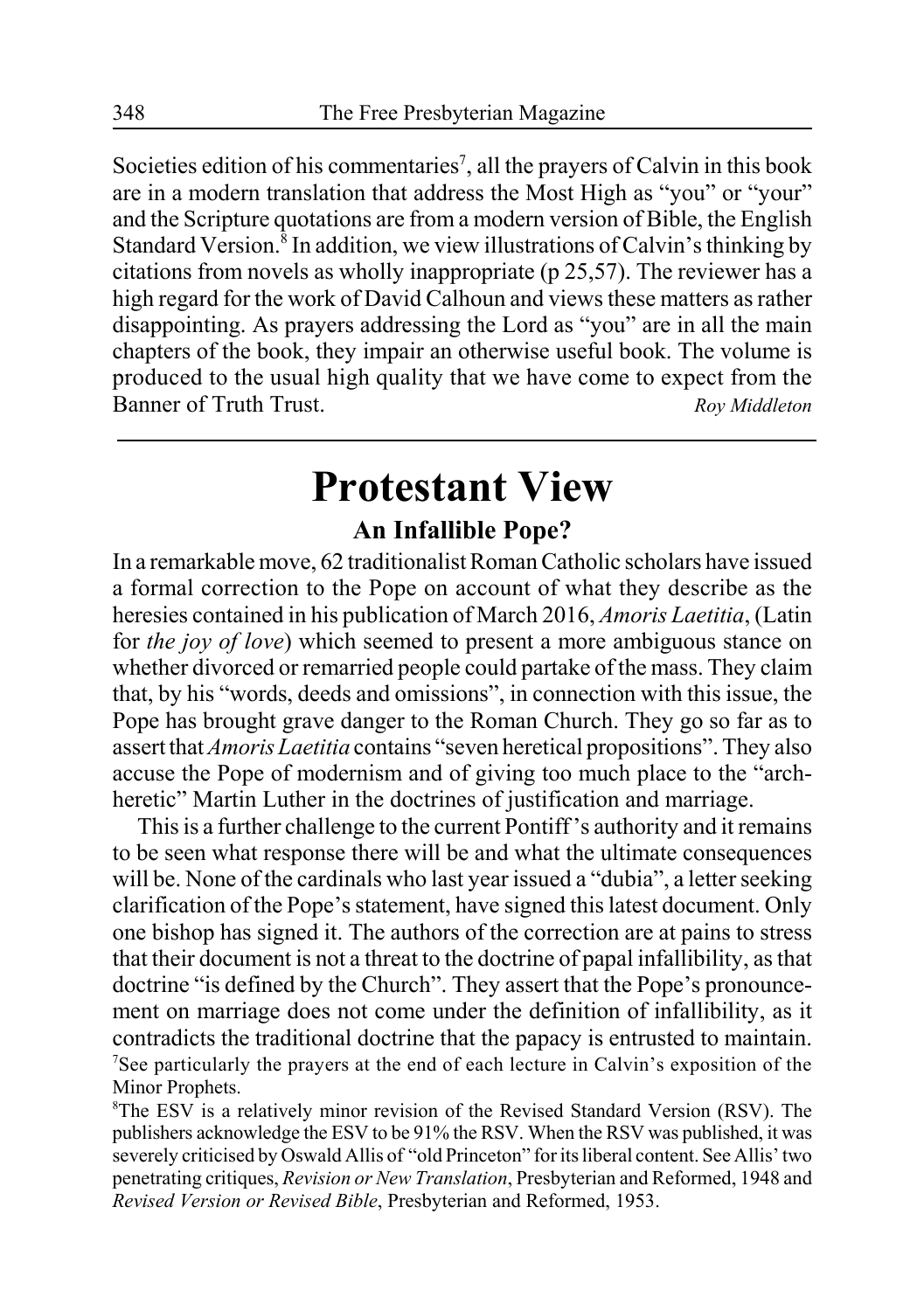Thus we are left with the absurd situation of having a pope contradicted by those who claim to believe in papal infallibility. Was he or was he not speaking infallibly when he issued his statement *Amoris Laetitia*? If not, he was fallible when he made that pronouncement, and the doctrine of papal infallibility is seen to be another of Rome's lies, however many caveats and qualifications Romanists may seek to bring forth to justify their errors. *AWM*

## **Notes and Comments Abortion**

The date October 27 marks the fiftieth anniversary of the passing of the wicked Abortion Act of 1967, introduced by David Steel. Legal abortions under the Act started the following April, and since then there have been 8.7 million abortions in Britain. In the ordinary course of events, most of these children would have been alive today, and many would have had children and grandchildren. Currently there are about 190 000 abortions a year in the UK. In the US, there have been over 59 million abortions since 1973, and the estimate for worldwide abortions since 1980 is 1.47 billion.

The original grounds on which abortion was permitted in the 1967 Act were  $(1)$  to save the woman's life;  $(2)$  to prevent grave permanent injury to the woman's physical or mental health; (3) under 28 weeks, to avoid injury to the physical or mental health of the woman; (4) under 28 weeks, to avoid injury to the physical or mental health of the existing child(ren); (5) if the child was likely to be severely physically or mentally handicapped. The timelimits were changed in 1990, but otherwise the grounds remain broadly the same. In practice, unwanted pregnancy has been treated as liable to cause "injury to mental health", and abortion has been virtually on demand. Under any normal interpretation of the law, most of the abortions since 1967 would have been illegal. In 2015 the Crown Prosecution Service of England said that it was "not in the public interest" to prosecute two doctors who had been caught offering sex-selective abortions. Apart from the intrinsic evil of the 1967 Act, its operation has undermined the integrity of both the medical and the legal professions.

Satan was "a murderer from the beginning" and "a liar and the father of it", and the history of abortion illustrates the truth of Christ's declaration to fallen mankind: "Ye are of your father the devil" (Jn 8:44). *DWBS*

#### **Gender Confusion**

Parents of a six-year-old boy on the Isle of Wight have raised concerns with their local Church of England school after hearing that one of his classmates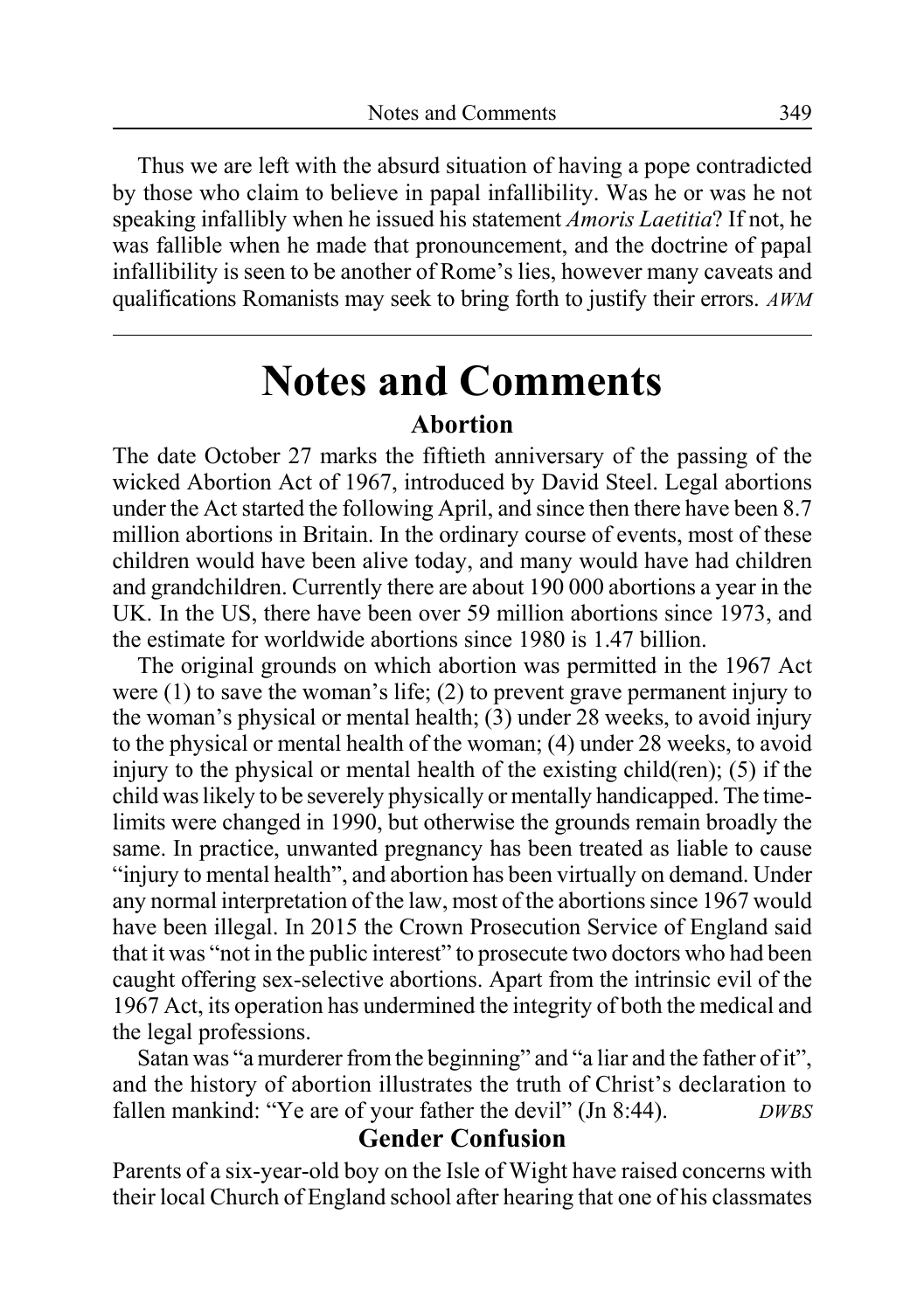wants to be treated as a boy one day and as a girl the next. The son expressed his anxiety to his father one night, as he was being read a bedtime story: "I'm confused. How can (he) be a boy one day and a girl the next?" The child then became very upset, which resulted in the couple, Nigel and Sally Rowe, deciding to contact the school on the issue. They met with both the head teacher and the class teacher, and followed up the visit with a letter setting out their questions. They also wrote to the Diocese of Portsmouth and to the Church of England's Chief Education Officer.

The school's formal response was, however, far from helpful. Defending its approach to pupils "exploring their gender", it went on to suggest that an "inability to believe a transgender person is actually a 'real' female or male" and "the refusal to acknowledge a transgendered person's true gender: for example, by failing to use their adopted name or using gender inappropriate pronouns," was "transphobic behaviour". They appeared to threaten that the Rowe child could be disciplined if he would not recognize the boy as a "girl". Additionally, it was pointed out: "When a parent or carer raises a concern about the feelings of their child when spending time in the company of a transgender identified pupil, support work is aimed at answering the question: 'How can we make your child feel better?' rather than compromising the rights of the transgender child."

Nigel Rowe says "I am shocked by the suggestion, especially from a church school, that just because we question the notion that a six-year-old boy can really become a girl, we could be 'transphobic'. I cannot contemplate my six-year-old son being disciplined and stigmatised as a bully simply because he believes that another six-year-old, born as a boy, is actually a boy. As Christians, we . . . believe in the goodness of God's created pattern of male and female. We certainly don't have an irrational fear of those who are suffering from Gender Identity Disorder. In fact, we want to see them get the proper help that they need. But the school's behaviour has created a direct clash between our family's beliefs, and the imposition of this new ideology. We, and our children, are being bullied into accepting a new moral framework which strongly conflicts with what we really believe."

Because of their son's concerns, the Rowes reluctantly decided to remove him from his school – although they had been active supporters, and had even led assemblies there, over the previous four years. Interestingly the headmaster responded to this by saying, "We are not surprised . . . we have done everything we have been told to do. I have no choice. If a child wants to come as whatever, I have to accept it or I could lose my job."

Nigel and Sally Rowe now plan to take legal action to challenge, as they put it, the "aggressive new gender ideology that is being rolled out across the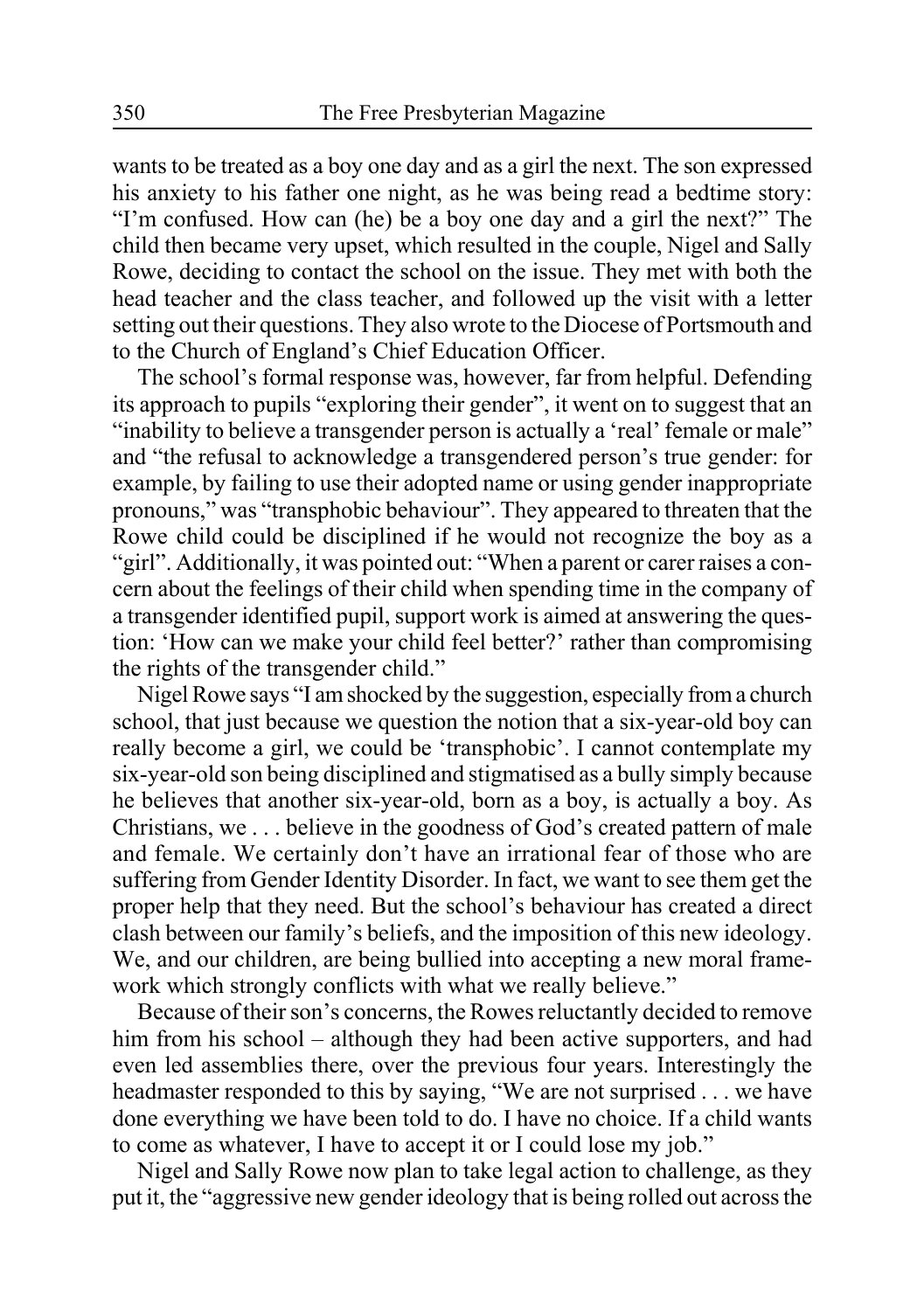education system to the detriment of children's best interests". They warn, "We cannot have a new ideology imposed on the primary school classroom. It is unfair both to the children in question, and other pupils and their families. In the end, it is immoral and cruel to encourage children at the age of six . . . years of age, to not recognise their birth sex. A child of that age is not able to fully understand these complex social issues. The safeguarding and welfare of many other children is threatened. Our great concern is what will happen to schools across the country if this type of ideology continues. Will we have schools where there are no longer boys and girls? That's why we believe this new social construct must be challenged – for the safeguarding of our children and the future of society – but people are being frightened into staying silent."

The Christian Legal Centre is supporting the family, and a spokesperson summed up the biblical position: "God has created humanity in His image, male and female. These are not arbitrary categories. It is not compassionate to encourage children to think that they can change genders. The loving thing to do is to help children embrace who they are as God made them, and especially to help those who experience confusion or anxiety about their identity. Transgender ideology is being aggressively imposed on unsuspecting schools, parents and children. School classrooms, which should be among the safest environments for children, are rapidly becoming dangerous battlefields in a war over gender identity. Vulnerable children are being used as pawns and will be harmed the most. The right response to gender identity confusion is not to fuel ambiguity and anxiety but to give children the tools they need to embrace their birth sex. We need to expose this agenda for what it is – delusional, destructive and abusive."

We hope and pray that the Christian Legal Centre will bring common sense to prevail in this situation, and further, in God's kindness, be a means of restoring some moral order in the midst of the prevailing sinful confusion. The need for such common sense is highlighted by a recent Christian Institute report that "an increasing number of people who have had surgery to live as the opposite sex, now want to re-embrace their birth sex, after experiencing severe depression and contemplating suicide". *KHM* 

### **An Evolutionary Problem**

Evolutionary scientists have a problem: given their presuppositions, why do so many people live to old age? A member of Edinburgh University's School of Biological Sciences stated, "Why we live beyond 50 has long puzzled scientists. There are no obvious evolutionary benefits to genes that promote living in infertile individuals." A study published in *Nature Ecology*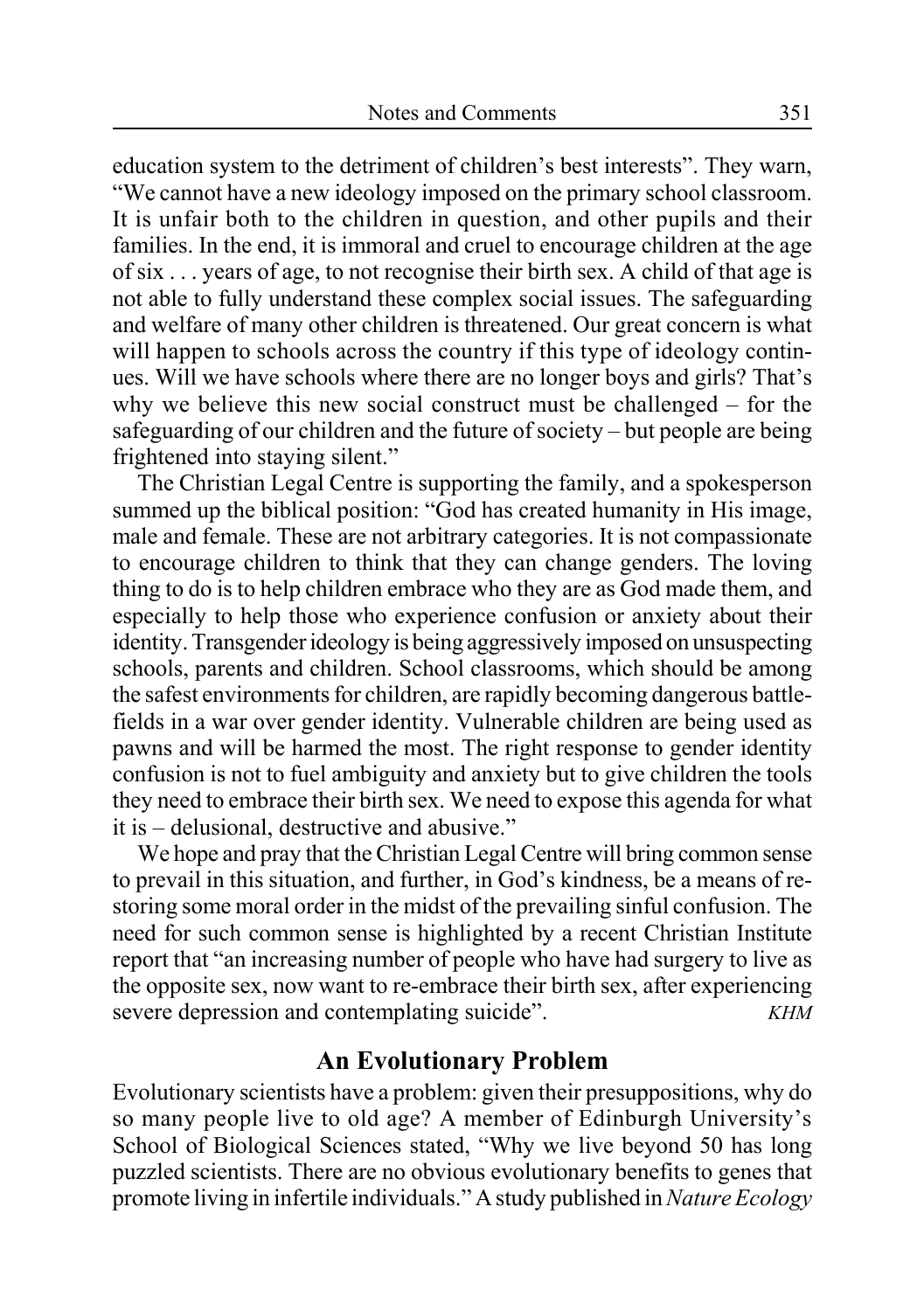*and Evolution* states, as reported in *The Herald*, that "the riddle is even more complex than previously thought".

One wonders what difficulties it will take to convince evolutionists that their system is seriously flawed. The assumption behind the quoted comments seems to be that evolution follows a purposeful course – that a reason can be found on evolutionary principles for, in particular, every aspect of human life. Yet evolutionists claim that evolution proceeds through random changes. Both cannot be true.

Phillip Johnson, who has written extensively on such subjects, points out: "To begin the story of creation with nothing but particles in mindless motion, governed only by chance and the impersonal laws of physics, is to pick a starting point which could never lead to the world we inhabit, with its vast wonderland of living creatures" (Johnson, *The Right Questions*, IVP (USA), 2002, p 141). Without a doubt, the right starting point is God's creative work, as recorded in Genesis 1.

## **Church Information**

### **Day of Humiliation and Prayer**

The Synod has appointed a Day of Humiliation and Prayer to be observed in the Church on Wednesday, December 6, "because of the gross darkness which covers our own and other nations, and to plead that the Lord would arise and have mercy upon His Cause.

'That in Thee may Thy people joy, wilt Thou not us revive?

Show us Thy mercy, Lord, to us do Thy salvation give.'

(Ps 85:6,7 metrical)." (Rev) *K M Watkins,* Clerk of Synod

### **Leverburgh Care Home**

A number of senior staff in the Home have recently retired or left the island. It is becoming increasingly difficult to recruit staff locally in Harris as there is a small working population. The Committee appeal to anyone within the Church who is interested in working in the caring sector.

For more information and an application form please contact Mrs Isabel Campbell (Manager), Ferry Road, Leverburgh, Isle of Harris, HS5 3UA; tel: 01859 520296; e-mail: leverburghhome@hebrides.net.

(Rev) *Donald Macdonald*, Convener, Leverburgh Care Home Committee

### **Outreach Fund**

By appointment of Synod, the special collection on behalf of the Outreach Fund, is due to be taken in congregations during November.

*W Campbell,* General Treasurer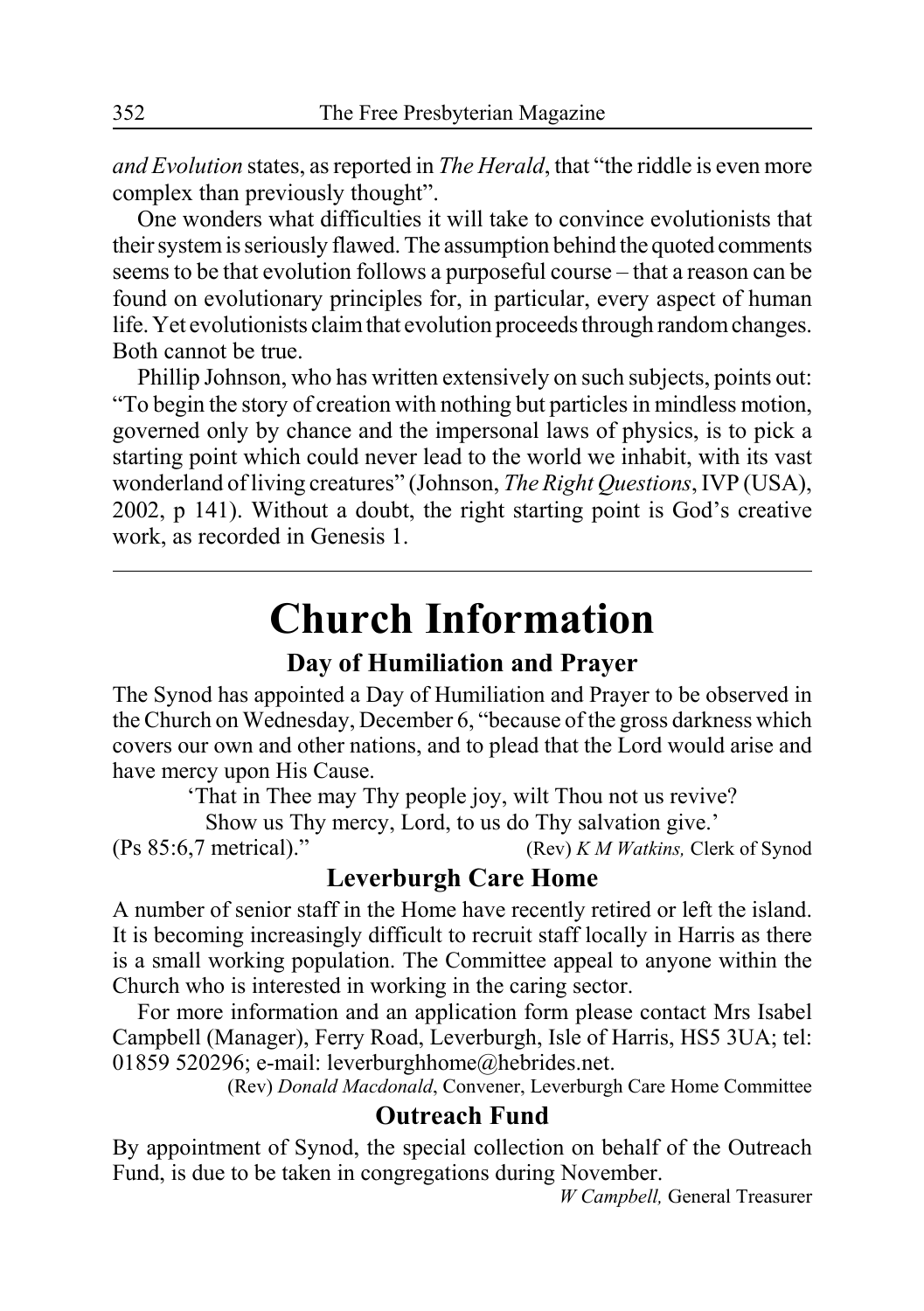### **FREE PRESBYTERIAN PLACES OF WORSHIP**

#### **Scotland**

**Aberdeen:** 2 Alford Place, AB10 1YD, Sabbath 11 am, 6 pm; Tuesday, 7.15 pm. Rev D W B Somerset BSc DPhil, 18 Carlton Place, Aberdeen, AB15 4BQ; tel: 01224 645250.

**Bracadale Duirinish-Strath: Struan:** Sabbath 12 noon. **Glendale** and **Vatten:** Sabbath 6pm, alternately. Thursday 7 pm, rotating between Struan, Vatten and Glendale. Contact Rev I D MacDonald; tel: 01478 612110.

**Dingwall:** Church, Hill Street: Sabbath 11 am, 6.30 pm; Wednesday 7.30 pm. **Beauly** (Balblair): Sabbath 6.30 pm, Thursday 7.30 pm. Contact Mr A MacLean: 01349 862855.

**Dornoch:** Sabbath 11.30 am. Manse tel: 01862 810615. **Bonar:** Sabbath 6 pm. Wednesday 7.30 pm (alternately in Dornoch and Bonar). **Lairg:** Church and Manse; **Rogart:** Church; no F P services. Contact Mr A Sutherland; tel: 015494 02115.

**Dundee:** Manse. No F P Church services.

**Edinburgh:** 63 Gilmore Place, EH3 9NU, Sabbath 11 am, 6 pm; Thursday 7.30 pm. Rev D Campbell, 35B Barnton Avenue West, Edinburgh EH4 6DF; tel: 0131 312 8227, e-mail: dcampbell1560@gmail.com.

**Farr** (by Daviot)**:** Sabbath 12 noon. **Tomatin:** Sabbath 12 noon. **Stratherrick:** Sabbath 12 noon. (Each of these services is held once in three weeks as intimated). **Farr:** Thursday 7.30 pm (as intimated). Contact Mr M J Schouten; tel: 01463 221776.

**Fort William:** Monzie Square, Sabbath 11 am, 6.30 pm as intimated. Manse: 15 Perth Place, PH33 6UL; tel: 01397 708553. Contact Mr D A McKinnon. Tel: 01397 702597.

**Gairloch** (Ross-shire): Sabbath 11 am, 6.30 pm. Prayer meeting in **Strath**, Thursday 7.30 pm. Rev A E W MacDonald MA, F P Manse, Gairloch, Ross-shire, IV21 2BS; tel: 01445 712247.

**Glasgow:** St Jude's Church, 137 Woodlands Road, G3 6LE. Sabbath 11 am and 6.30 pm; Wednesday 7.30 pm. Rev Roderick MacLeod BA, 4 Laurel Park Close, Glasgow, G13 1RD; tel: 0141 954 3759.

**Greenock:** Sabbath 2.30 pm, held in Free Church of Scotland Hall, 14 Jamaica Street, PA15 1XX. Sabbath 2.30 p.m.

**Halkirk:** Sabbath 11.30 am; Thursday 7.30 pm. Rev W A Weale, F P Manse, Bridge Street, KW12 6YG; tel: 01847 831758. **Thurso:** Sabbath 5 pm; **Strathy:** Sabbath: 6.30 pm (first and third Sabbaths of month).

**Harris (North): Tarbert:** Sabbath 12 noon, 6 pm; Thursday 7 pm. **Tarbert** and **Stockinish:** Tuesday 7.30 pm alternately. Rev J B Jardine BD, F P Manse, Tarbert, Isle of Harris, HS3 3DF; tel: 01859 502253, e-mail: northharris.fpc@btopenworld.com.

**Harris (South): Leverburgh:** Sabbath 12 noon, 6 pm; Wednesday 7 pm. **Sheilebost** and **Strond:** no services at present. Manse tel: 01859 520271. Contact Rev J B Jardine; tel: 01859 502253

**Inverness:** Chapel Street, IV1 1NA, Sabbath 11 am, 6.30 pm; Wednesday 7.30 pm. Rev K D Macleod BSc, 11 Auldcastle Road, Inverness, IV2 3PZ; tel: 01463 712872.

**Kinlochbervie:** Sabbath 11.30 am; Tuesday 7 pm. Manse tel: 01971 521268. **Scourie:** Sabbath 6 pm. Contact Dr A Ross; tel: 01971 502099.

**Kyle of Lochalsh:** Sabbath 6 pm. Manse tel: 01599 534933. Contact Rev D A Ross; tel: 01445 731340.

**Laide** (Ross-shire): Sabbath 12 noon, 6 pm; Wednesday 7.30 pm. Rev D A Ross. F P Manse, Laide, IV22 2NB; tel: 01445 731340. **Lochcarron:** Sabbath 11 am, 6 pm; Wednesday 7 pm. Manse.

**Lochinver:** Church. No F P services at present. Manse tel: 01571 844484.

**Ness:** Sabbath 12 noon, 6 pm; Wednesday 7 pm. Rev A W MacColl MA PhD, F P Manse, Swainbost, HS2 0TA; tel: 01851 810228. **North Tolsta:** Sabbath 12 noon, 6 pm; Thursday 7 pm; 1st Monday of month 7 pm. Manse tel: 01851 890325. Contact Rev J R Tallach; tel: 01851 702501.

**North Uist: Bayhead:** Sabbath 12 noon, 6 pm; Wednesday 7.30 pm (fortnightly). **Sollas:** Wednesday 7.30 pm (fortnightly). Rev D Macdonald BA, F P Manse, Bayhead, North Uist, HS6 5DS; tel: 01876 510233.

**Oban:** Church and Manse. No F P services at present.

**Perth:** Pomarium, off Leonard Street. Sabbath 11 am, 6 pm; Wednesday 7.30 pm. Contact Rev D Campbell; tel: 0131 312 8227.

**Portree:** Sabbath 12 noon, 6.30 pm; Wednesday 7 pm.. Rev I D MacDonald, F P Manse, Achachork, Portree, IV51 9HT; tel: 01478 612110. **Raasay:** Sabbath 12 noon, 6 pm; Saturday 7 pm. Contact Rev I D MacDonald; tel: 01478 612110.

**Shieldaig:** Sabbath 11 am; **Applecross:** Sabbath 6pm. Tuesday 7 pm (alternately in Shieldaig and Applecross). Shieldaig manse tel: 01520 755259, Applecross manse tel: 01520 744411. Contact Rev D A Ross; tel: 01445 731340.

**Staffin:** Sabbath 12 noon, 5 pm; Wednesday 7 pm. Manse tel: 01470 562243. Contact Rev I D MacDonald; tel: 01478 612110.

**Stornoway:** Matheson Road, Sabbath 11 am, 6.30 pm; Thursday 7.30 pm. **Achmore:** Sabbath 12 noon; Tuesday 7 pm. Rev J R Tallach MB ChB, 2 Fleming Place, Stornoway, HS1 2NH; tel: 01851 702501.

**Tain:** Church and Manse. **Fearn:** Church. No F P services. See Dornoch and Bonar.

**Uig (Lewis) Miavaig:** Sabbath 12 noon Gaelic, 6 pm English; Wednesday 12 noon. Manse tel: 01851 672251. Contact Rev A W MacColl; tel: 01851 810228.

**Ullapool:** Sabbath 11 am, 6 pm; Wednesday 7.30 pm. Manse: Quay Street, IV26 2UE; tel: 01854 612449.

#### **England**

**Barnoldswick:** Kelbrook Road, Sabbath 11 am, 6 pm; Friday 7.30 pm; Wednesday 8 pm, alternately in Sandbach and Gatley. **South Manchester:** Sabbath 6.00 pm, in Trinity Church, Massie Street, Cheadle (entry at rear of building). Rev K M Watkins BA, 252 Briercliffe Road, Burnley, BB10 2DQ; tel: 01282 835800.

**Broadstairs:** Sabbath 11 am, 5 pm at Portland Centre, Hopeville Ave, St Peter's; Tuesday 7 pm at Friends' Meeting House, St Peter's Park Rd. Contact Dr T Martin; tel: 01843 866369**.**

**London:** Zoar Chapel, Varden St, E1. Sabbath 11 am, 6.30 pm; Wednesday 7 pm. Rev J MacLeod MA, 6 Church Ave, Sidcup, Kent, DA14 6BU; tel: 0208 309 1623.

#### **Northern Ireland**

**Larne:** Station Road. Sabbath 11.30 am, 6.30 pm. Contact Rev K M Watkins; tel: 01282 835800.